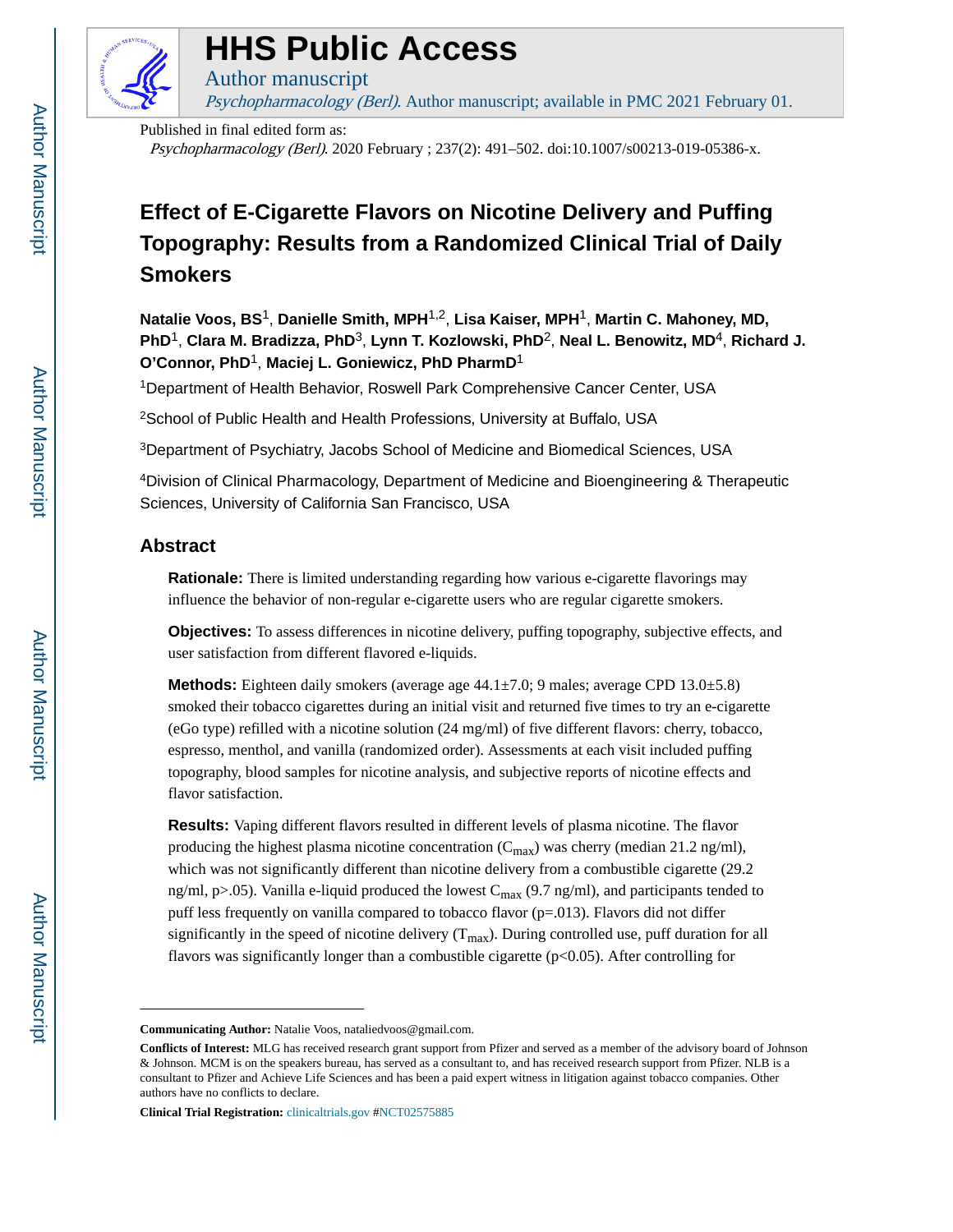nicotine delivery, significant differences in flavor enjoyment were detected. Menthol flavored eliquid was rated as more enjoyable than vanilla and tobacco flavored e-liquids  $(p<0.05)$ .

**Conclusions:** Flavors tested in this study yielded different patterns of nicotine delivery and led to differences in reduction in smoking urges.

# **INTRODUCTION**

Flavored e-liquids are commonly used in electronic cigarettes (e-cigarettes), with 64.6% of adult vapers in the United States (U.S.) reporting use of an e-liquid with a flavor other than tobacco within the past 30 days (Schneller et al., 2018). As of 2014, there were over 7,500 unique e-liquid flavors available for sale (Zhu et al., 2014), with increases in market share of menthol and "other assorted" e-liquid flavors (compared with tobacco flavored products) occurring between 2010 and 2016 (Cantrell et al., 2018). A recent analysis using nationallyrepresentative U.S. data showed that the most common e-liquid flavor categories among adult e-cigarette users were menthol/mint (37.4%), fruit (31.2%), and candy/other sweets (16.2%) (Schneller et al., 2018). E-liquid flavorings can include potentially harmful toxicants (Kosmider et al., 2016; Farsalinos et al., 2014; Behar et al., 2014), produce toxic aldehydes upon thermal decomposition (Khlystov and Samburova, 2016), and increase the inhalation toxicity of e-cigarettes in *in vitro* models (Leigh et al., 2016). Nonetheless, a significant decrease in exposure to multiple known toxicants and carcinogens is associated with completely substituting e-cigarettes for combusted cigarettes (Goniewicz et al., 2017; Goniewicz et al., 2018; Shahab et al., 2017).

The marketing of flavored e-liquids is controversial. Flavored e-liquids may appeal to adolescents and young adults, which may increase uptake of e-cigarette use (Kong et al., 2015). However, many adult smokers who use an e-cigarette do so to either cut down or completely stop their cigarette smoking, and in a recent study smokers preferred fruit flavored e-liquids (compared to tobacco flavor) for smoking cessation (Harrel et al, 2017; Shiffman et al., 2015, Kalkhoran et al, 2017; Richardson et al., 2014, Hajek et al., 2019). It is important to understand how combustible cigarette users who are relatively naïve to ecigarettes (not regular users) feel about different flavorings and perceive their effects, as this may help with transitions toward more established e-cigarette use. While a recent study showed that nicotine intake, subjective effects, and subjective liking varied across different e-cigarette devices, it is not presently well understood whether and how e-liquid flavors affect the experiences, perceptions, and subjective effects among regular cigarette smokers (Voos et al., 2019).

A recent study by St. Helen and colleagues examined the impact of e-liquid flavor on nicotine pharmacokinetics (St. Helen et al., 2017) and vaping behaviors (St. Helen et al., 2018) in experienced e-cigarette users. Those findings suggested that e-liquid flavors may influence nicotine delivery, likely due to differences in pH that may have a physiological effect on nicotine absorption. In addition, the second paper analyzed vaping behaviors (i.e. puff duration, count, clustering, and inter-puff interval) during *ad lib* e-cigarette use, and concluded that vaping behavior changes across different flavors and can influence nicotine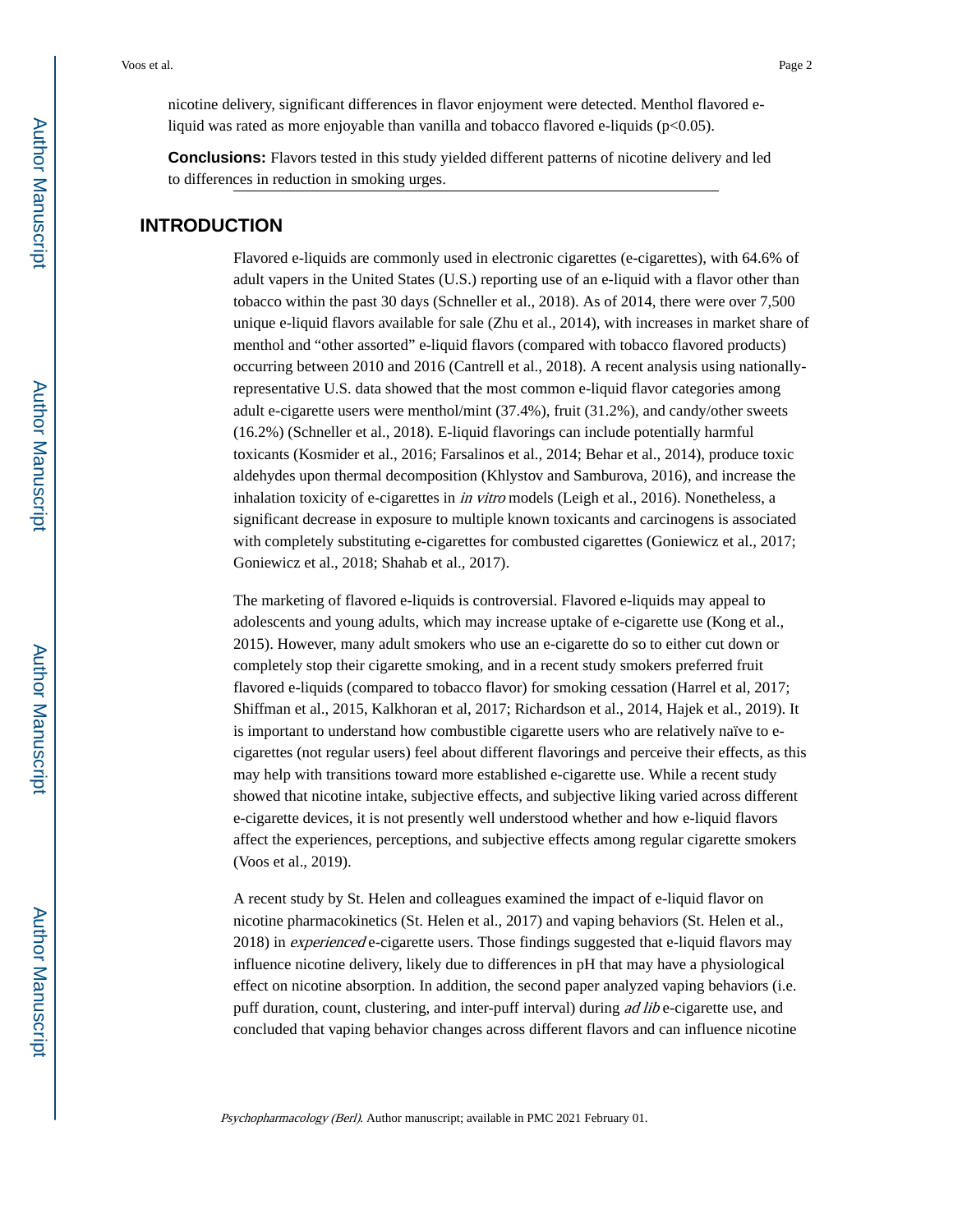Our randomized pilot trial of daily smokers examined how regular cigarette smokers responded pharmacologically and behaviorally to different e-liquid flavors. We aimed to assess: 1) plasma nicotine levels after vaping different e-liquid flavors; 2) puffing topography when vaping different e-liquid flavors; and 3) subjective effects and satisfaction of different e-liquid flavors.

# **MATERIALS AND METHODS**

#### **Subjects**

This randomized within-subject pilot trial recruited 18 daily, regular adult cigarette smokers between May 2016 and February 2018 using advertisements in local newspapers and websites (e.g. Craigslist, Buffalo Healthy Living magazine). Initial eligibility was assessed via phone screening, and final eligibility was confirmed at the screening visit. Eligible subjects were between the ages of 18 and 55, smoked  $\sim$  5 CPD, had nicotine dependence assessed as ≥ 2 on the Fagerstrom Test of Nicotine Dependence (FTND) (Heatherton et al., 1991), were healthy, reported no past year history of alcohol dependence, had an expired carbon monoxide (CO) breath test – 6ppm, and had negative urine tests for illicit drug use (including marijuana) and pregnancy. There was no exclusion criteria for past e-cigarette use, however all participants were current daily cigarette smokers. Baseline flavor preferences were not assessed.

#### **Flavors**

Five e-liquid flavors were tested in this study: 1) cherry; 2) classic tobacco; 3) espresso; 4) menthol; and 5) vanilla. All flavored e-liquids were purchased from House of Vapor (Buffalo, NY). Each flavor was purchased from one batch, and all e-liquids were stored in a dark fridge at 4°C to ensure stability. All e-liquids had a listed nicotine concentration of 24 mg/ml, which were measured in laboratory before administering to study participants (range: 28.3 to 29.9 mg/ml). The SuperCig Automatic eGo 510 Battery 910mAh was used at each visit, and the CE4 clearomizer was replaced for each flavor (device delivered 4.1 volts and atomizer had 3.0 ohms of resistance).

#### **Study Design**

A complete schema for the study design can be seen in supplementary Figure 1. Participants attended seven sessions (visits), each one week apart. At visit 1, participants provided informed consent and eligibility was determined. Participants were randomized to the order of the five flavors by the study statistician using the Williams Design, a special case orthogonal latin squares design (Wang et al., 2009), generated using SAS v9.3 (Cary, NC). Neither participant nor study staff were blinded to flavor condition.

At *visit 2*, participants were asked to smoke their preferred brand of combustible cigarette *ad* lib (one cigarette was smoked, time period determined by participant). Video was collected for puffing behavior analysis. Throughout this visit, participants completed questionnaires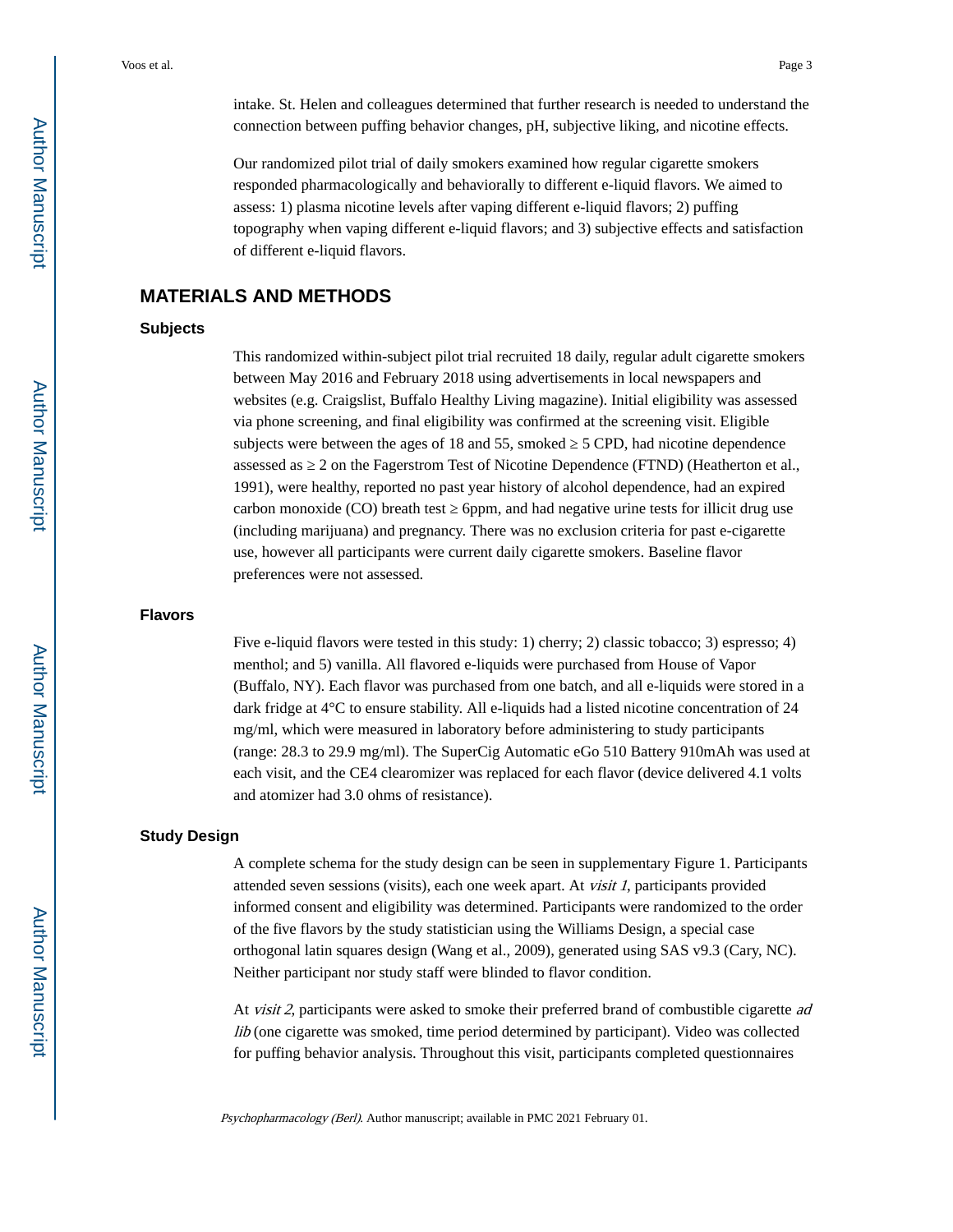pertaining to the subjective effects of nicotine delivered by the combustible cigarette, and blood samples were collected to assess the individual's nicotine pharmacokinetic profiles from one combustible cigarette. Pharmacokinetics for the ad lib combustible smoking session were compared to the controlled session for each flavor. Participants did not undergo a controlled puffing session for the combustible cigarette. After visit 2, participants were given their first randomized flavor and instructed to practice with the flavor and device over the course of the week between visit 2 and 3 (this was done for each subsequent flavor as well) Participants were given the device with the tank pre-filled by the researchers.

During visits 3 to 7, participants underwent a controlled puffing session using the assigned flavor for 10 mins, puffing every 30 sec (total of 20 puffs). Throughout this visit, participants completed the subjective effect questionnaires and blood samples were taken. Video was collected during this session for puffing behavior analysis. A flavor satisfaction questionnaire was administered during this visit, following the puffing session.

During visits 2 through 7, participants were asked to abstain from smoking for at least 8 hrs prior to each visit, confirmed by an expired CO < 8 ppm to control for withdrawal and craving (any baseline nicotine levels were corrected for in pharmacokinetic analyses). Participants were not instructed to modify combustible cigarette use during the weeks between study visits. Participants were compensated \$40 for their first visit, with a \$10 increase in payment for each subsequent completed visit. Participants completing all study sessions received a \$50 bonus payment. The study protocol was approved by the Institutional Review Board at Roswell Park Comprehensive Cancer Center.

#### **Pharmacokinetic Analysis**

Venous blood samples (4 ml) were collected to measure nicotine using a butterfly needle before and at 2, 4, 5, 6, 8, 10, 13, 15, 20, 30, 45, 60, 90, and 120 mins after the onset of use of each product. Plasma nicotine concentration was determined at the Clinical Pharmacology Laboratory at the University of California, San Francisco, using GC–MS/MS (Jacob et al., 1991) which was modified for tandem mass spectrometry for improved sensitivity (St. Helen et al., 2018). The limit of quantitation (LOQ) was 1.0 ng/mL. Any time points at which plasma nicotine concentration was below the LOQ were replaced with  $LOQ/\sqrt{2}$ . To analyze changes in plasma nicotine attributable only to study product use, all nicotine concentrations were corrected for baseline using subtraction of a projected level based on log linear decline ( $C_t=C_0e^{-Kt}$ , K calculated using  $t_{1/2} = .693/K$ ,  $t_{1/2} = 120$  min) (Benowitz et al., 2009). Pharmacokinetic parameters were estimated using PCModfit for Excel v. 6.0 (Allen, 1990). The following parameters were estimated using a noncompartmental model and trapezoidal rule: maximum concentration of nicotine in plasma  $(C_{\text{max}})$ , time to maximum concentration of nicotine in plasma  $(T_{\text{max}})$ , and the area under the plasma concentration - time curve to 10 mins and 120 mins (AUC  $_{0\rightarrow10}$  min, AUC $_{0\rightarrow120}$  min). AUC<sub>0→10</sub> min was measured to assess the rate of nicotine delivery over the 10 minute controlled puffing session.  $T_{\text{max}}$  was determined from the start of the puffing session.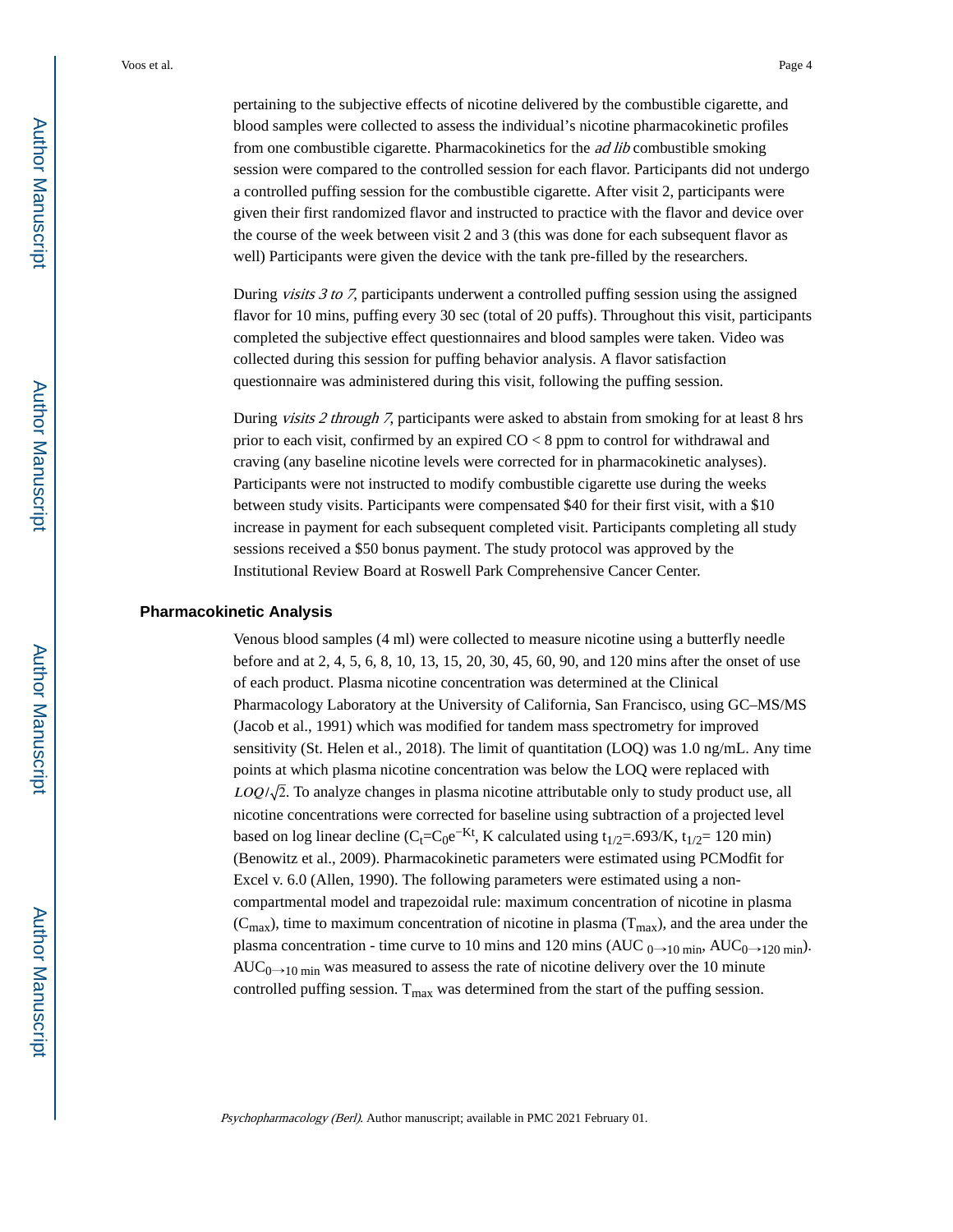#### **Puff Topography**

Video was taken of the entire visit with the video positioned so the participant was against a dark background and aerosol could be seen when participants exhaled from the device. Video collected during the controlled puffing session was analyzed for puff duration, defined as the time the e-cigarette was placed in the mouth and the mouth was closed to the time when the e-cigarette was removed. Windows Movie Maker was used to analyze video at 29 frames per second. Video was used because topography devices have been shown to impact smoking experience (Ross and Juliano, 2016), and measurements of smoking topography exhibit little to no difference when using topography devices versus video analysis (Blank et al., 2009). One researcher analyzed the video data, and a second researcher provided quality control for this analysis by examining randomly chosen video clips and comparing results to the first analysis.

#### **Subjective Measures**

During visit 2 to 7, nicotine withdrawal symptoms were assessed using an adapted Minnesota Nicotine Withdrawal Scale (MNWS) (Hughes and Hatsukami, 1986) before product use (to control for baseline symptoms), and at 3, 15, and 110 mins after product use. The MNWS assesses five DSM-IV criteria for tobacco withdrawal (e.g. "Depressed," "Irritable," "Restless," "Hungry," and "Poor Concentration") on a five-point Likert scale from "not at all" to "extremely." The total score was assessed for this scale (Etter and Hughes, 2006). Withdrawal symptoms were analyzed by subtracting the MNWS total score prior to device use from all other time points. The score prior to use was considered the baseline, and all subsequent scores demonstrate a reduction in withdrawal symptoms from baseline.

Craving to smoke a combustible cigarette was measured using the Questionnaire of Smoking Urges-Brief (QSU-B) at 3, 15, and 110 mins after the controlled puffing session. This 10 item measure asked participants to score each statement from 0 (strongly agree) to 100 (strongly disagree) (e.g. "I have a desire for a cigarette right now"). This measure is used as a reliable global measure of craving (Cox et al., 2001).

Subjective responses to the effects of nicotine were measured using the Drug Effect Questionnaire (DEQ-5) at 1, 3, 5, 7, 10, 15, 20, 35, 50, 80, and 110 mins after the controlled puffing session. This five-item measure asked participants to indicate their responses to questions by placing a mark between the response anchors ("not at all" to "extremely"). Each DEQ-5 item is analyzed as a distinct construct, and has been found to be reflective of pharmacologically-induced effects (Morean et al., 2013).

A 12-item adapted product evaluation scale (Hatsukami et al., 2012) was used to assess satisfaction with and helpfulness of each flavor following use. Validity of this scale was supported by a significant relationship between subjective responses and product choice (Hatsukami et al., 2012). Participants were asked to rate each flavor on a scale from 0–100 on how satisfying, enjoyable, and dangerous to health the product was compared to a combustible cigarette. On this scale, a score of 50 indicated that the flavor was the same as the participant's combustible cigarette. Additionally, participants were asked to rate each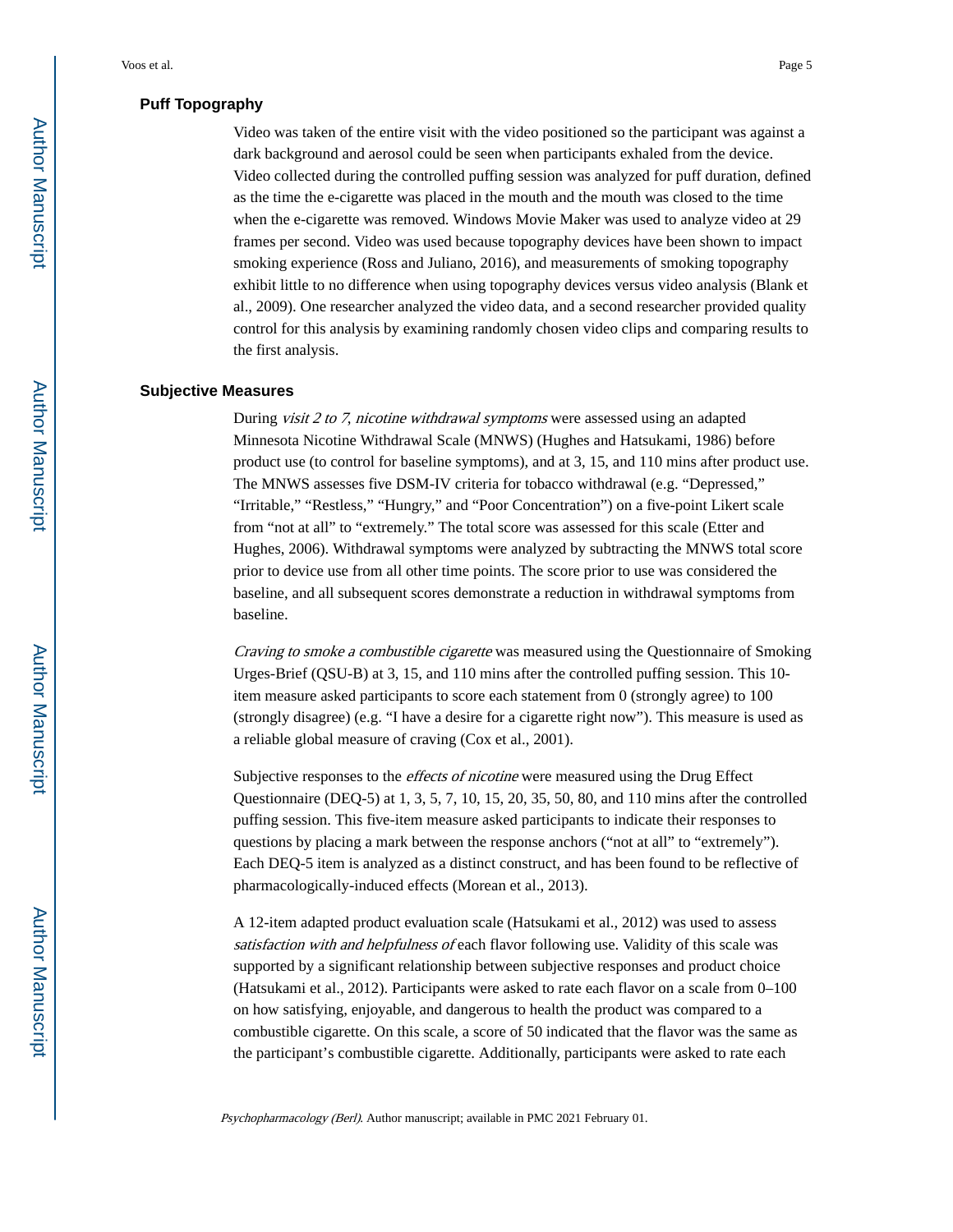product on a Likert scale on measures such as how good the flavor tasted and how difficult the flavor was to puff on.

All measurement scales can be seen in Supplemental Tables 1–4.

#### **Statistical Analysis**

Sample size was estimated to detect an AUC difference at a two-sided alpha of .05, provided the true difference between the dosing regimens is 700 ng/mL  $\times$  min, and the assumption that the within-patient standard deviation of response is 500 ng/mL  $\times$  min (Benowitz et al., 2006). All analyses were performed using Stata 14.2 (Stata Corporation, College Station, TX). Descriptive statistics were used to characterize the study sample. Pharmacokinetic variables ( $C_{\text{max}}$ , AUC<sub>0→120</sub>, AUC AUC<sub>0→10</sub>) and puff topography variables (puff duration, puff volume, puff flow, and inter-puff interval) were approximately log-normally distributed, and were log-transformed (using the natural log) for analysis. Due to correlated nature of the data and the need to account for missing pharmacokinetic data on select cases, (Holden et al., 2008) linear mixed models were used for analysis. The base model consisted of e-liquid flavor as the primary independent variable, and a lag variable to account for potential carryover effects from previous sessions (Jones and Kenward, 2014). The lag variable was used to avoid issues of power that are raised when many co-variates are used in a low sample size study. This variable accounted for the effect of both explanatory variable of interest (flavor used) and the past explanatory variable (previous flavor used) on the outcome being looked at. Models specified a random intercept for each participant, and were fit using restricted maximum likelihood estimation. Additional covariates (puff duration for pharmacokinetic outcomes, and  $C_{max}$  for all other outcomes) were explored based upon the outcome under examination. Due to the small sample size and exploratory nature of this study, (Chen et al., 2017) all p-values presented reflect unadjusted comparisons, which were considered statistically significant at p<0.05. To examine potential effects of multiple testing on our results, Hochberg adjusted alpha values are provided alongside p-values in supplementary material. Mann-Whitney U tests were conducted to explore any potential differences between flavors with a  $pH < 9$  and those with a  $pH > 9$  on measures of pharmacokinetics and puff topography (pH of 9 was chosen as the cutoff due to the difference in amount of nicotine in the free-base form above and below that point (El-Hellani et al., 2015)).

We also conducted exploratory analyses to determine if satisfaction survey measures differed between participants who use mentholated versus non-mentholated combustible cigarettes using the Mann-Whitney U test. Satisfaction measures were analyzed by comparing all scores from menthol users against non-mentholated users. Visits where participants used the menthol flavored e-liquid were analyzed for differences between mentholated and nonmentholated smokers for measures of pharmacokinetic, puff topography, and subjective effects.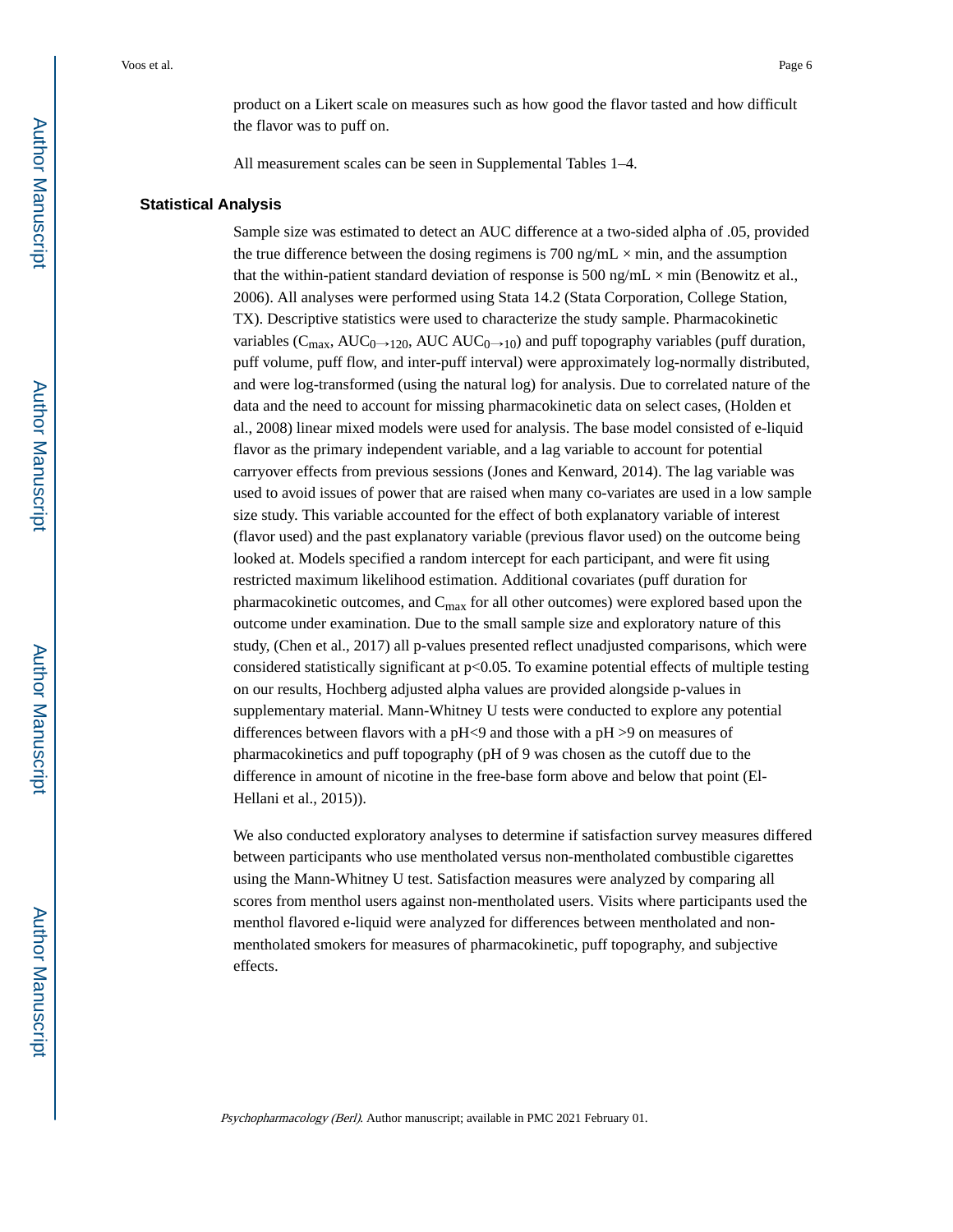# **RESULTS**

#### **Participant Demographics**

A flow diagram documenting how the study sample size was attained and reasons for attrition is shown in Figure 1. Overall, 27 subjects consented to take part in the study, of whom 18 completed all visits. The final completing sample consisted of 9 male and 9 female smokers with an average age of  $44.1\pm7.0$  years (mean $\pm$ SD), FTND =5.2, and CPD =13.0. At baseline, the average CO level was 14.9±7.8 ppm. Of the 18 participants who completed the study, 11 used a mentholated combustible cigarette and 15 (83.3%) had prior experience with an e-cigarette. For those who had previously used an e-cigarette, 86.7% had last used an e-cigarette "a few months ago" to "more than a year ago." Additionally, 92.4% of participants who had used an e-cigarette in the past used it for a duration of "a few days" to "a few months." Demographics for those who consented, but did not complete the study and those who completed the study did not statistically differ (supplemental Table 5).

#### **Nicotine Delivery**

A graph of plasma nicotine profiles for each flavor can be seen in Figure 2. The cherry flavored e-liquid delivered the highest  $C_{max}$  (median=21.2 ng/ml), while vanilla delivered the lowest C<sub>max</sub> (median=9.73 ng/ml). AUC<sub>0</sub>  $\rightarrow$  10 was highest for cherry (median 85.2 ng/ml/min) and lowest for vanilla (median 50.5 ng/ml/min), and  $AUC_{0\rightarrow120}$  was highest for menthol (median 314.4 ng/ml/min) and lowest for tobacco flavor (median 172.0 ng/ml/min). The median  $T_{\text{max}}$  for each flavor was 10 minutes. A summary of pharmacokinetic measures can be seen in Table 1a, and a summary for the linear mixed models can be seen in Table 1b. Findings from the base model (Model 1) indicated that  $C_{\text{max}}$  for cherry was not significantly different than that of the participant's regular combustible cigarette ( $p=.0887$ ) but was significantly greater than  $C_{\text{max}}$  for espresso. Puff duration was added as a covariate because it was the only puff topography measure that was determined by the participant during the controlled puffing session. When puff duration was added as a covariate to the model (Model 2) for  $C_{\text{max}}$  it was both significant (p=.0160) and strengthened the relationship between all flavors and the participant's regular combustible cigarette. When puff duration was controlled for,  $C_{\text{max}}$  for cherry also became significantly different than the combustible cigarette (p=.0377). There were no differences between e-cigarette flavors for  $AUC_0 \rightarrow 10$ and AUC<sub>0</sub>  $\rightarrow$  120. All flavors had significantly lower averages for AUC<sub>0</sub>  $\rightarrow$  120 compared with a combustible cigarette (p<.05). In models for  $AUC_0 \rightarrow_{10}$  and  $AUC_0 \rightarrow_{120}$ , puff duration was not a significant covariate ( $p=0.0920$ ,  $p=0.0760$ ). Specific values for each comparison can be viewed in supplementary Tables 6–11. pH was not significant in models for all pharmacokinetic measures when used as the only independent variable. When nonparametric t-tests were conducted, pharmacokinetic measures were not significantly different between flavors with a  $pH<9$  and flavors with a  $pH>9$  ( $p>0.05$ ).

### **Puffing Topography**

During the controlled puffing sessions, puff duration (analyzed by video) was shortest for tobacco flavored e-liquid (2.81±.26 sec) and longest for menthol (3.31±.30 sec). All flavors had significantly longer puff durations than the combustible cigarette ( $p<0.05$ ). Findings related to puff topography can be viewed in Table 1B. The base model (model 1) showed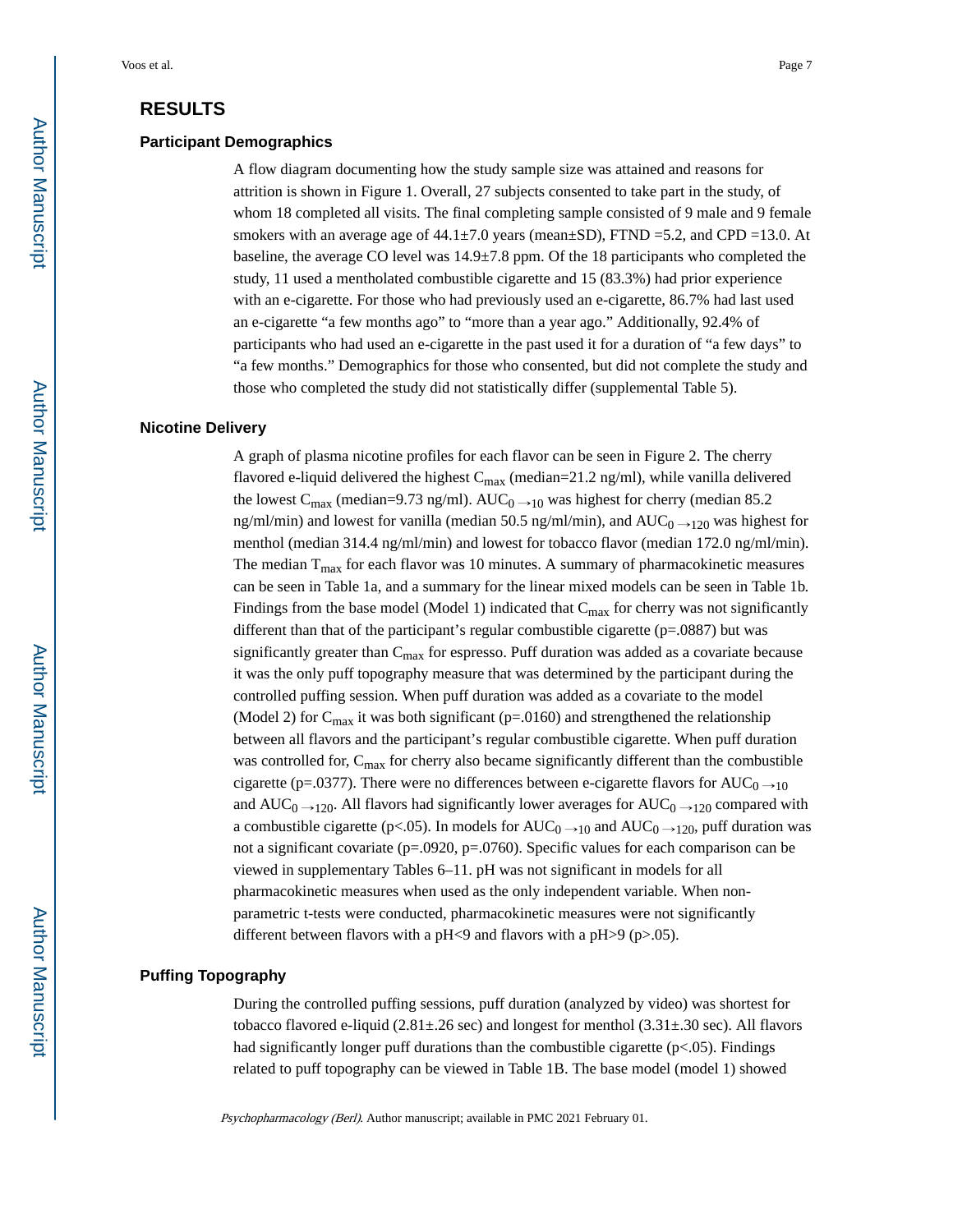that puff duration for all flavors was significantly longer than a combustible cigarette  $(p<0.05)$ and puff duration was not significantly different between flavors  $(p>0.05)$ . When controlling for nicotine intake  $(C_{\text{max}})$  in model 2, the main effect of nicotine intake on puff duration emerged as significant (p=.0240), and strengthened the association between all flavors and puff duration.

#### **Satisfaction and Subjective Effects**

Menthol was rated as the most satisfying  $(47.2\pm6.6)$  and enjoyable  $(50.3\pm6.5)$  e-liquid flavor, and was significantly rated as being more satisfying than tobacco flavored e-liquid (p=.0471). When controlling for nicotine intake in model 2 ( $C_{\text{max}}$ ), menthol was significantly more satisfying than tobacco flavor ( $p=0.0128$ ) and cherry ( $p=0.092$ ). Menthol was also more enjoyable than both tobacco flavor (p=.0040) and vanilla (p=.0106) when controlling for nicotine intake  $(C_{max})$ . All flavors were viewed as being less dangerous than a combustible cigarette, and there were no significant differences between flavors ( $p$  $> 0.05$ ). In both models 1 and 2, there were no significant differences between flavors on how good they tasted (p>.05), however  $C_{\text{max}}$  was a significant predictor of flavor taste (p=.006). There were significant differences on the measure of how difficult each flavor was to puff on. In the base model (model 1), Tobacco flavor (3.44±.29) was significantly harder to puff on than espresso (2.59±.3, p=.0085), menthol (2.39±.31, p=.0091), and cherry (2.17±.29, p=.0002). Vanilla was significantly harder to puff on compared to cherry ( $p=0134$ ). C<sub>max</sub> was not a significant covariate  $(p>0.05)$ . A summary of the results of linear mixed models can be seen in Table 2, and graphs for these measures can be seen in Figure 3.

We also conducted exploratory analyses to determine differences between participants who use mentholated versus non-mentholated cigarettes. Sample sizes precluded our ability to use adjusted modelling approaches, but analyses showed that there were no significant differences on satisfaction, enjoyment, taste, and how difficult it was to puff; however, a statistical difference was observed for the measure of perceived health risk. Participants who smoked mentholated cigarettes viewed flavors as less dangerous to health compared with those who smoked non-mentholated cigarettes  $(p<.001)$ . When added as a covariate with flavor in the model of perceived risk, there were still no significant differences between flavors (p>.05). Additionally there were no differences between menthol and non-menthol smokers on pharmacokinetic, puff topography, and subjective effect measures when using the menthol flavored e-liquid  $(p>0.05)$ .

Table 3 shows a summary of the linear mixed models of subjective effects of nicotine. The first question of the DEQ, which assessed subjective effects of nicotine, was analyzed. At 3 minutes post-use, the flavor that provided the greatest subjective effect of nicotine was menthol (mean score of  $61.1\pm6.0$ ). In the base model (model 1), only vanilla and tobacco flavor provided significantly lower subjective effects from nicotine than the combustible cigarette (p=.0121, p=.0035). At 3 minutes post-use, there was little evidence of significant differences in withdrawal symptom reduction among the flavors, or between the flavors and the combustible cigarette  $(p>0.05)$ . At 3 minutes post-use, participants felt the fewest smoking urges when using cherry (mean score of 384.5±69.5) compared with other flavors, and the level of smoking urges after using cherry was not significantly lower compared with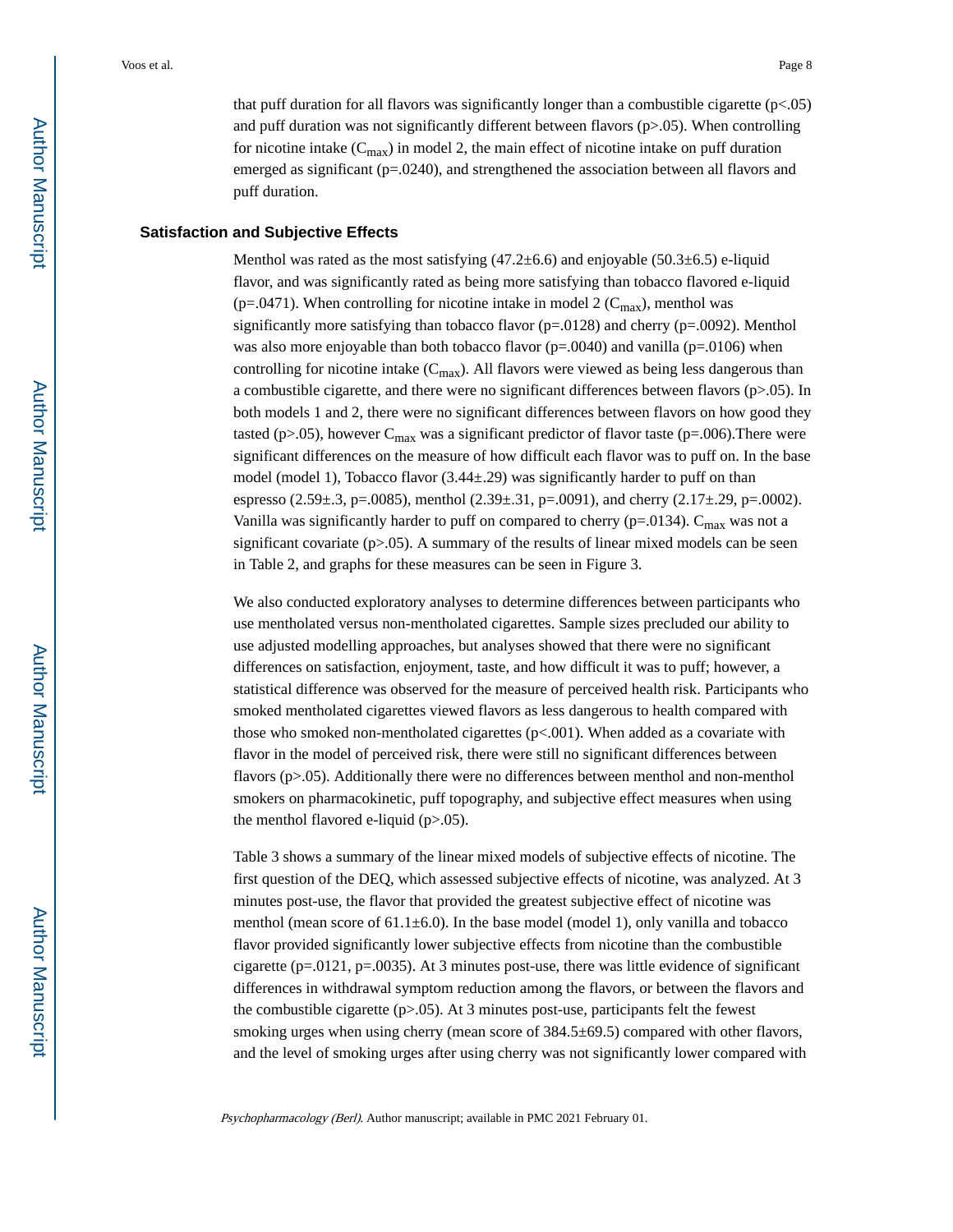a combustible cigarette (mean score of  $319.1\pm80.8$ , p=.0547). C<sub>max</sub> was not significant in model 2 for all three subjective measures (p>.05). Supplementary Figure 2 illustrates change in DEQ, QSU-B, and MNWS scores over time following use of each flavor. Specific values for each comparison can be viewed in supplementary tables 14–29.

## **DISCUSSION**

This is a unique study that examined changes in nicotine delivery, puff topography, and satisfaction associated with different flavors among regular smokers who were non-regular e-cigarette users. To our knowledge, this is the first study to do so among daily cigarette smokers, and we were able to explore the complex interaction between flavors and study outcomes.

Our study suggests that there is enhanced nicotine delivery from cherry and menthol flavors. Our study demonstrated that different flavors can result in varying nicotine delivery when used by daily cigarette smokers. We found that of the flavors tested, cherry yielded the highest nicotine delivery  $C_{\text{max}}$  (median 21.2 ng/ml), which was not significantly different than a combustible cigarette (median 29.2 ng/ml). However, puff duration was significant when added to this model, and when controlling for puff duration during the controlled session, cherry was significantly lower than the combustible cigarette. This suggests that puff duration is variable and could influence nicotine delivery from different flavors. Nicotine C<sub>max</sub> was significantly higher for some flavors versus others, but  $AUC_0 \rightarrow 120$  was not, which suggests different sites of absorption. However, the lack of statistical differences for the  $AUC_0 \rightarrow 120$  measure could be related to a lack of statistical power to detect such an effect.

When examining puff topography during the controlled puffing session, puff duration was significantly longer with use of an e-cigarette compared to a combustible cigarette for all flavors, which is consistent with previous research (Hua et al., 2013; Hammond et al., 2005).

When analyzing the satisfaction survey, we attempted to determine the individual effects of flavor and nicotine on measures of satisfaction. Models for satisfaction and enjoyment were not significant with flavor alone in the model, but when  $C_{\text{max}}$  was added these models were significant. When controlling for nicotine delivery, differences emerged between flavors on enjoyment indicating that degree of enjoyment from flavors is not just a product of the nicotine delivery. This is consistent with Goldenson et al. (2016) who concluded that flavor characteristics were significant in flavor appeal when controlling for nicotine. Although flavors differed on overall satisfaction and enjoyment, there were no differences between flavors on how good they tasted. However,  $C_{max}$  was a significant predictor in the model for flavor taste, which suggests that taste is influenced by nicotine delivery.  $C_{\text{max}}$  was not significant when modeling the difficulty of puffing on each flavor, meaning that this satisfaction measure could be explained by flavor alone. The cherry flavored e-liquid did not differ significantly from the participant's combustible cigarette when looking at reduction in smoking urges. Interestingly, when modeling subjective nicotine effects (including smoking urges) we did not see a significant effect of  $C_{\text{max}}$ , therefore other aspects of flavor contribute to these outcomes.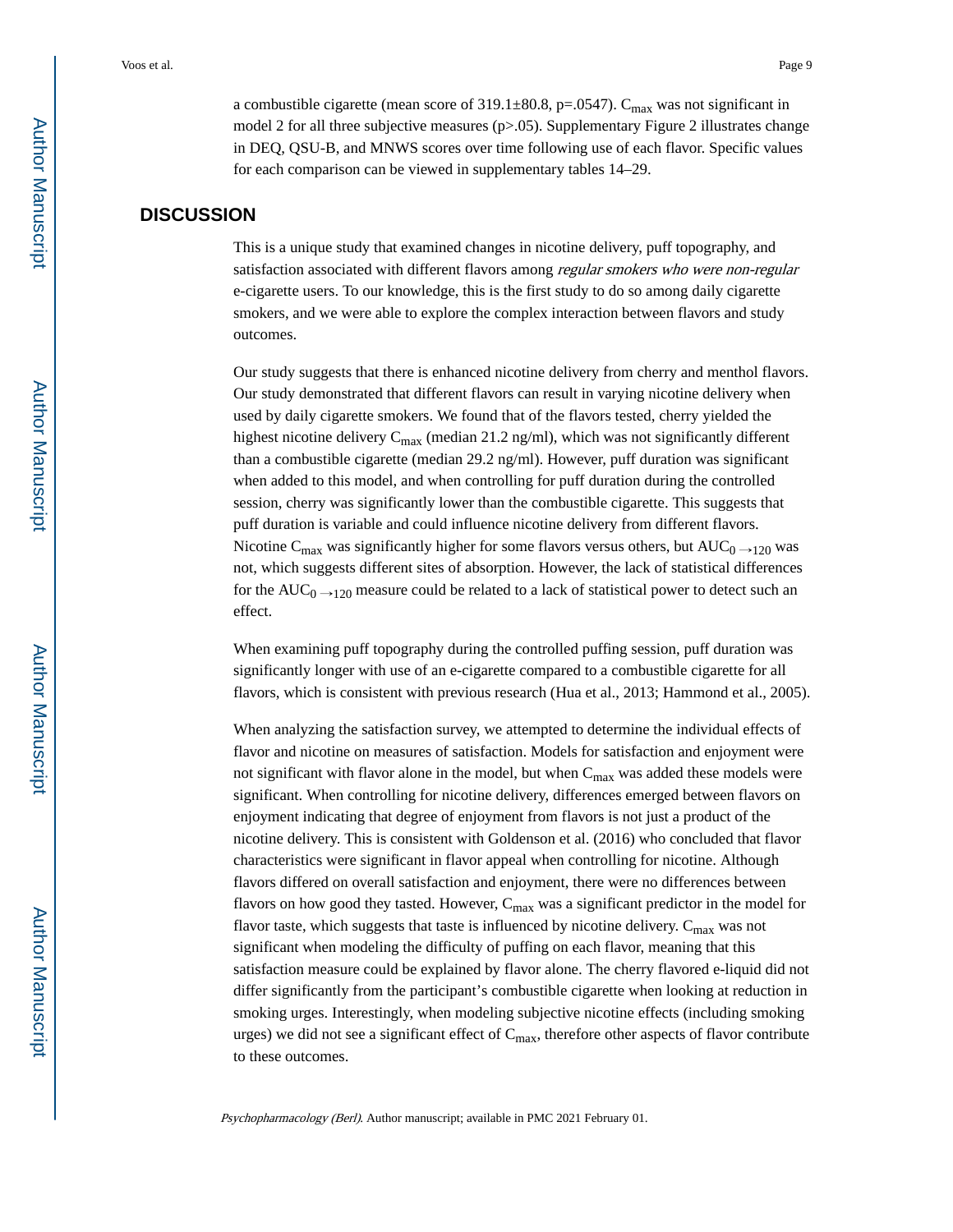In general, participants rated all flavors as less harmful to their health than a combustible cigarette, and participants did not view flavors as differing in perceived risk. Interestingly, there was a significant difference in perceived harm of flavors between participants who smoke mentholated versus non-mentholated combustible cigarettes. Participants who smoke mentholated cigarettes viewed flavors as significantly less harmful to their health compared with participants who used non-mentholated cigarettes. Those who regularly use a mentholated cigarette may be more accustomed to inhaling a flavored substance, and therefore might view flavored e-liquids as less dangerous.

St. Helen et al. published two similar studies with experienced e-cigarette users. Our results concur with their conclusion that flavors affect nicotine delivery. However, we did not find differences between flavors when comparing AUC profiles. This could be due to the recruitment of inexperienced e-cigarette users in this study. It has been shown that experienced users of e-cigarettes attain higher nicotine doses (Farsalinos et al., 2015). Our results also agree with prior research indicating that puffing topography can influence nicotine intake (Talih et al., 2017); however, we did not find significant differences between flavors. Again, this could be due to the limited experience of our participants with ecigarettes. The differences between our study and the St. Helen studies has interesting practical implications. Flavored e-liquids may draw smokers looking to quit, but these data suggest that there may be a learning curve and flavor alone may not deliver nicotine to the user, rather repeated exposure may be necessary to increase nicotine delivery. This could also be device contingent, but with the explosion in popularity of JUUL (and similar "pod mod" devices) a similar study utilizing the JUUL could provide more information on nicotine delivery (and the role that flavor plays in this) in inexperienced e-cigarette users.

St. Helen et al. (2017) suggested that pH may underlie the differences in nicotine delivery between flavors. Unfortunately, we were unable to explore pH in linear models due to collinearity in models between flavor and pH. However, exploratory analysis using nonparametric t-tests comparing flavors with a pH<9 and >9 showed no difference on all measures of pharmacokinetics and puff topography.

Our study has a number of strengths, including a comprehensive study design that allowed for the examination of associations between flavor, nicotine delivery, puffing topography, and satisfaction. This study also randomized the order in which combustible cigarette smokers tried 5 different e-cigarette flavors; participants were able to sample the flavors for 1 week prior to the study session, and participants used the flavors in a controlled session which allowed us to collect standardized pharmacokinetic data.

Our study also has several limitations, including a modest sample size, which may influence generalizability and impacted tour ability to detect small differences between flavors. Many comparisons were assessed, yet only a small percentage achieved significance. This limitation may be attributable to issues of adequate statistical power; therefore, further studies with larger sample sizes are needed. We were unable to examine the impact of pH, therefore future studies should also examine the role of pH in such contexts. Video analysis was only conducted by one researcher, so inter-rater reliability statistics cannot be analyzed.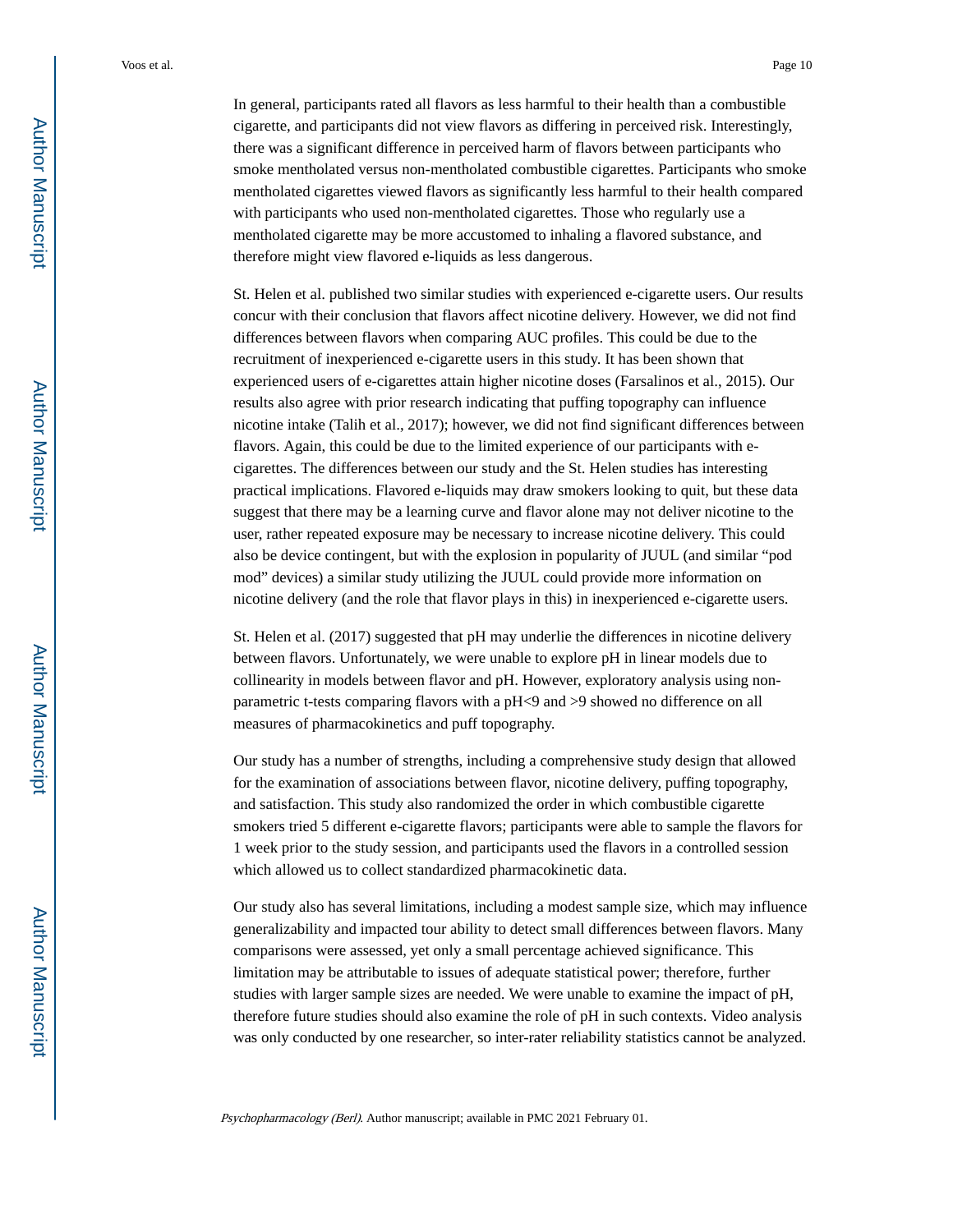However, the present study provides a starting point for further exploration into the relationship between flavors, nicotine delivery, puff topography, and satisfaction.

Study results suggest associations between flavor and nicotine delivery, flavor and puff topography, and puff topography and nicotine delivery. Flavors in e-cigarettes appear to independently affect satisfaction and subjective effects, but flavors may also affect these indirectly by increasing nicotine delivery. While this study has a lot of data, it can be concluded that the flavors tested in this study do deliver differential amounts of nicotine and differences in enjoyment from flavors is not solely a product of its nicotine delivery ability. The complex nature of this relationship is also an important conclusion; this provides a background for further studies to more deeply explore flavor, nicotine delivery, and subjective effects. These findings can inform tobacco & nicotine regulatory science, and our understanding of how subjective and objective flavor effects may influence adoption and use of these products.

## **Supplementary Material**

Refer to Web version on PubMed Central for supplementary material.

### **Acknowledgements:**

This research was supported in part by NIH NIDA grant R01DA037446 and NCI/FDA U54CA228110, and analytical chemistry resources grants DA012393 and S1ORR026437. Information and the views and opinions expressed in this presentation are those of the author only and do not necessarily represent the views, official policy, or position of the U.S. Department of Health and Human Services or any of its affiliated institutions or agencies

## **REFERENCES**

- Allen GD (1990). "MODFIT: a pharmacokinetics computer program." Biopharmaceutics & drug disposition 11(6): 477–498. [PubMed: 2207299]
- Behar R, Davis B, Wang Y, Bahl V, Lin S and Talbot P (2014). "Identification of toxicants in cinnamon-flavored electronic cigarette refill fluids." Toxicology in vitro 28(2): 198–208. [PubMed: 24516877]
- Benowitz NL, Jacob P and Herrera B (2006). "Nicotine intake and dose response when smoking reduced–nicotine content cigarettes." Clinical Pharmacology & Therapeutics 80(6): 703–714. [PubMed: 17178270]
- Benowitz NL, Hukkanen J and Jacob P (2009). Nicotine chemistry, metabolism, kinetics and biomarkers Nicotine psychopharmacology, Springer: 29–60.
- Blank MD, Disharoon S and Eissenberg T (2009). "Comparison of methods for measurement of smoking behavior: mouthpiece-based computerized devices versus direct observation." Nicotine & Tobacco Research 11(7): 896–903. [PubMed: 19525207]
- Cantrell J, Huang J, Greenberg M, Willett J, Hair E and Vallone D (2018). "History and Current Trends in the Electronic Cigarette Retail Marketplace in the United States: 2010–2016." Nicotine & Tobacco Research.
- Chen S-Y, Feng Z and Yi X (2017). "A general introduction to adjustment for multiple comparisons." Journal of thoracic disease 9(6): 1725. [PubMed: 28740688]
- Cox LS, Tiffany ST and Christen AG (2001). "Evaluation of the brief questionnaire of smoking urges (QSU-brief) in laboratory and clinical settings." Nicotine & Tobacco Research 3(1): 7–16. [PubMed: 11260806]
- El-Hellani A, El-Hage R, Baalbaki R, Salman R, Talih S, Shihadeh A and Saliba NA (2015). "Freebase and protonated nicotine in electronic cigarette liquids and aerosols." Chemical research in toxicology 28(8): 1532–1537. [PubMed: 26158618]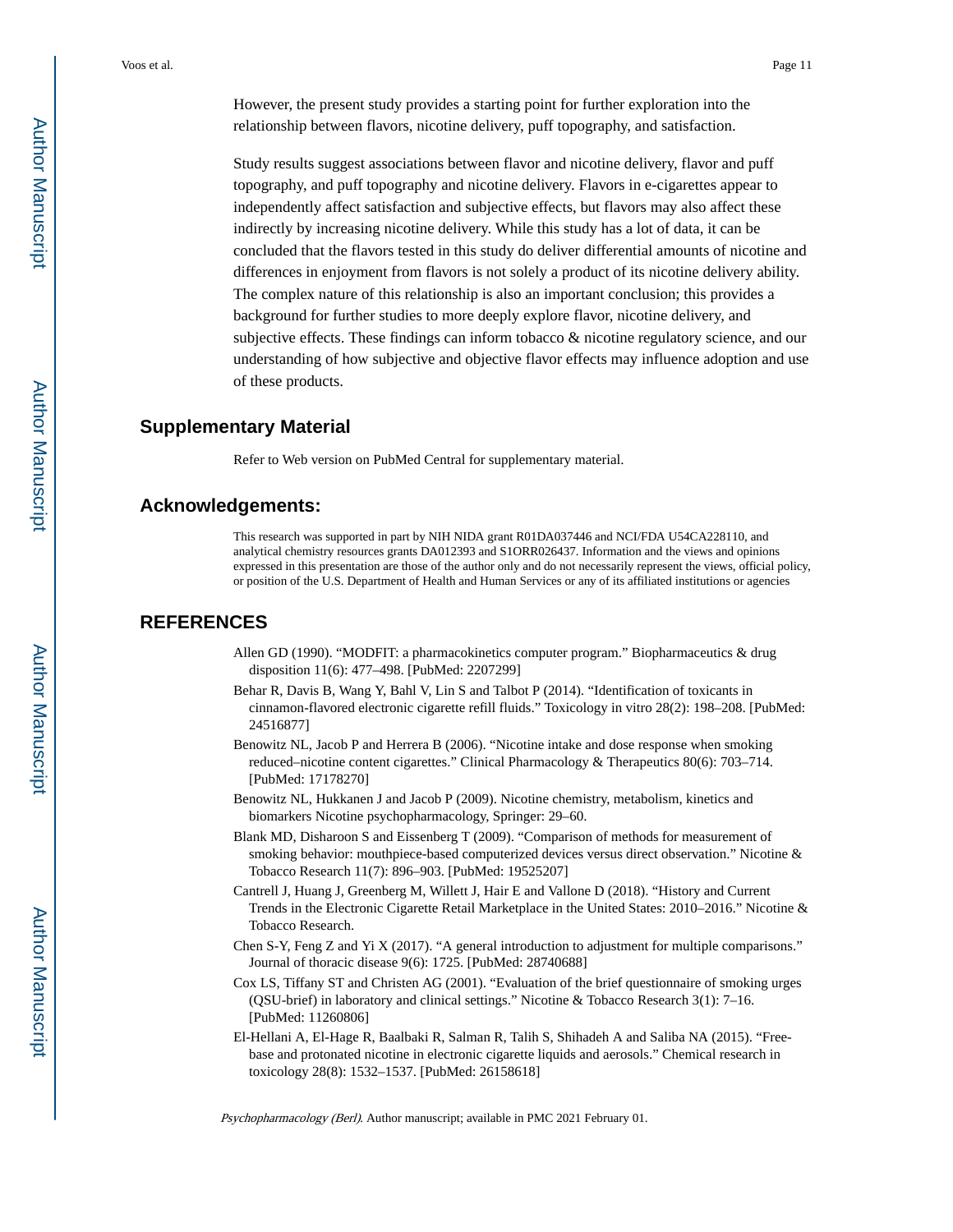- Etter JF and Hughes JR (2006). "A comparison of the psychometric properties of three cigarette withdrawal scales." Addiction 101(3): 362–372. [PubMed: 16499509]
- Farsalinos KE, Kistler KA, Gillman G and Voudris V (2014). "Evaluation of electronic cigarette liquids and aerosol for the presence of selected inhalation toxins." Nicotine & Tobacco Research 17(2): 168–174. [PubMed: 25180080]
- Farsalinos KE, Spyrou A, Stefopoulos C, Tsimopoulou K, Kourkoveli P, Tsiapras D, Kyrzopoulos S, Poulas K and Voudris V (2015). "Nicotine absorption from electronic cigarette use: comparison between experienced consumers (vapers) and naïve users (smokers)." Scientific reports 5: 11269. [PubMed: 26082330]
- Goldenson NI, Kirkpatrick MG, Barrington-Trimis JL, Pang RD, McBeth JF, Pentz MA, Samet JM and Leventhal AM (2016). "Effects of sweet flavorings and nicotine on the appeal and sensory properties of e-cigarettes among young adult vapers: Application of a novel methodology." Drug and alcohol dependence 168: 176–180. [PubMed: 27676583]
- Goniewicz ML, Gawron M, Smith DM, Peng M, Jacob P and Benowitz NL (2017). "Exposure to nicotine and selected toxicants in cigarette smokers who switched to electronic cigarettes: a longitudinal within-subjects observational study." Nicotine & Tobacco Research 19(2): 160–167. [PubMed: 27613896]
- Goniewicz ML, Smith DM, Edwards KC, Blount BC, Caldwell KL, Feng J, Wang L, Christensen C, Ambrose B and Borek N (2018). "Comparison of nicotine and toxicant exposure in users of electronic cigarettes and combustible cigarettes." JAMA network open 1(8): e185937–e185937. [PubMed: 30646298]
- Hajek P, Phillips-Waller A, Przulj D, Pesola F, Myers Smith K, Bisal N, Li J, Parrott S, Sasieni P and Dawkins L (2019). "A randomized trial of e-cigarettes versus nicotine-replacement therapy." New England Journal of Medicine 380(7): 629–637. [PubMed: 30699054]
- Hammond D, Fong GT, Cummings KM and Hyland A (2005). "Smoking topography, brand switching, and nicotine delivery: results from an in vivo study." Cancer Epidemiology and Prevention Biomarkers 14(6): 1370–1375.
- Harrell M, Weaver S, Loukas A, Creamer M, Marti C, Jackson C, Heath J, Nayak P, Perry C and Pechacek T (2017). "Flavored e-cigarette use: Characterizing youth, young adult, and adult users." Preventive medicine reports 5: 33–40. [PubMed: 27896041]
- Hatsukami DK, Zhang Y, O'connor RJ and Severson HH (2012). "Subjective responses to oral tobacco products: scale validation." nicotine & tobacco research 15(7): 1259–1264. [PubMed: 23239843]
- Heatherton TF, Kozlowski LT, Frecker RC and FAGERSTROM KO (1991). "The Fagerström test for nicotine dependence: a revision of the Fagerstrom Tolerance Questionnaire." British journal of addiction 86(9): 1119–1127. [PubMed: 1932883]
- Helen GS, Dempsey DA, Havel CM, Jacob III P and Benowitz NL (2017). "Impact of e-liquid flavors on nicotine intake and pharmacology of e-cigarettes." Drug and alcohol dependence 178: 391–398. [PubMed: 28704768]
- Helen GS, Shahid M, Chu S and Benowitz NL (2018). "Impact of e-liquid flavors on e-cigarette vaping behavior." Drug and alcohol dependence 189: 42–48. [PubMed: 29879680]
- Holden JE, Kelley K and Agarwal R (2008). "Analyzing change: a primer on multilevel models with applications to nephrology." American journal of nephrology 28(5): 792–801. [PubMed: 18477842]
- Hua M, Yip H and Talbot P (2013). "Mining data on usage of electronic nicotine delivery systems (ENDS) from YouTube videos." Tobacco control 22(2): 103–106. [PubMed: 22116832]
- Hughes JR and Hatsukami D (1986). "Signs and symptoms of tobacco withdrawal." Archives of general psychiatry 43(3): 289–294. [PubMed: 3954551]
- Jacob P III, Yu L, Wilson M and Benowitz NL (1991). "Selected ion monitoring method for determination of nicotine, cotinine and deuterium‐labeled analogs: absence of an isotope effect in the clearance of (S)- nicotine-3', 3'-d2 in humans." Biological Mass Spectrometry 20(5): 247– 252. [PubMed: 1883864]
- Jones B and Kenward MG (2014). Design and Analysis of Cross-Over Trials, CRC Press Taylor & Francis Group.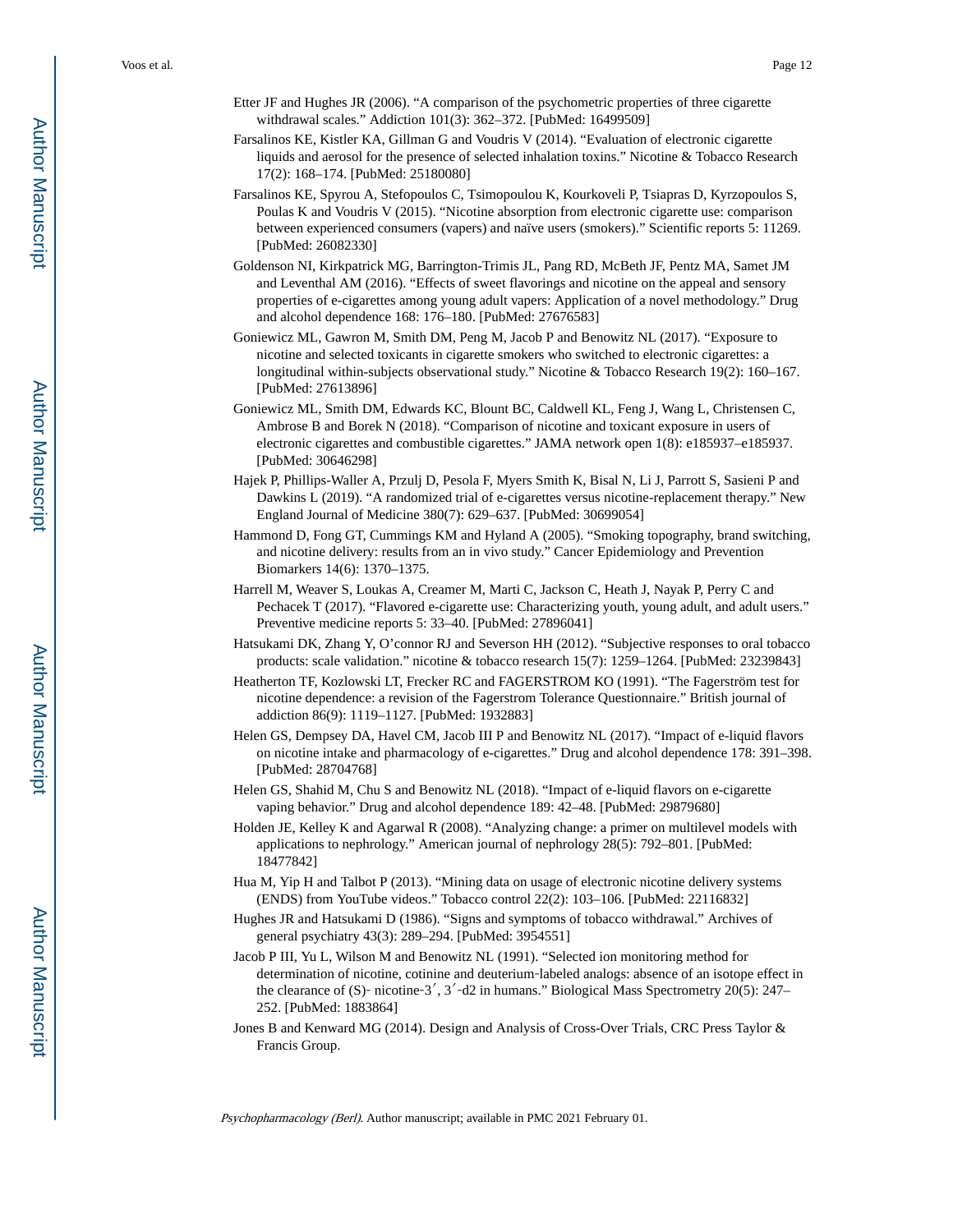- Kalkhoran S, Alvarado N, Vijayaraghavan M, Lum PJ, Yuan P and Satterfield JM (2017). "Patterns of and reasons for electronic cigarette use in primary care patients." Journal of general internal medicine 32(10): 1122–1129. [PubMed: 28710596]
- Khlystov A and Samburova V (2016). "Flavoring compounds dominate toxic aldehyde production during e-cigarette vaping." Environmental science & technology 50(23): 13080-13085. [PubMed: 27934275]
- Kong G, Morean ME, Cavallo DA, et al. (2015) Reasons for Electronic Cigarette Experimentation and Discontinuation Among Adolescents and Young Adults. Nicotine Tob Res 17:847–854. doi: 10.1093/ntr/ntu257 [PubMed: 25481917]
- Leigh NJ, Lawton RI, Hershberger PA and Goniewicz ML (2016). "Flavourings significantly affect inhalation toxicity of aerosol generated from electronic nicotine delivery systems (ENDS)." Tobacco control 25(Suppl 2): ii81–ii87. [PubMed: 27633767]
- Morean ME, de Wit H, King AC, Sofuoglu M, Rueger SY and O'Malley SS (2013). "The drug effects questionnaire: psychometric support across three drug types." Psychopharmacology 227(1): 177– 192. [PubMed: 23271193]
- Richardson A, Pearson J, Xiao H, Stalgaitis C and Vallone D (2014). "Prevalence, harm perceptions, and reasons for using noncombustible tobacco products among current and former smokers." American Journal of Public Health 104(8): 1437–1444. [PubMed: 24922154]
- Ross KC and Juliano LM (2015). "Smoking through a topography device diminishes some of the acute rewarding effects of smoking." Nicotine & Tobacco Research 18(5): 564–571. [PubMed: 26209851]
- Shahab L, Goniewicz ML, Blount BC, Brown J, McNeill A, Alwis KU, Feng J, Wang L and West R (2017). "Nicotine, carcinogen, and toxin exposure in long-term e-cigarette and nicotine replacement therapy users: a cross-sectional study." Annals of internal medicine 166(6): 390–400. [PubMed: 28166548]
- Schneller LM, Bansal-Travers M, Goniewicz ML, McIntosh S, Ossip D and O'Connor RJ (2018). "Use of flavored electronic cigarette refill liquids among adults and youth in the US-Results from Wave 2 of the Population Assessment of Tobacco and Health Study (2014–2015)." PLoS One 13(8): e0202744. [PubMed: 30138412]
- Shiffman S, Sembower MA, Pillitteri JL, Gerlach KK and Gitchell JG (2015). "The impact of flavor descriptors on nonsmoking teens' and adult smokers' interest in electronic cigarettes." Nicotine and Tobacco Research 17(10): 1255–1262. [PubMed: 25566782]
- Soule EK, Lopez AA, Guy MC and Cobb CO (2016). "Reasons for using flavored liquids among electronic cigarette users: A concept mapping study." Drug and alcohol dependence 166: 168–176. [PubMed: 27460860]
- Talih S, Balhas Z, Salman R, El-Hage R, Karaoghlanian N, El-Hellani A, Baassiri M, Jaroudi E(2017). "Transport phenomena governing nicotine emissions from electronic cigarettes: model formulation and experimental investigation." Aerosol science and technology 51(1): 1–11. [PubMed: 28706340]
- Voos N, Kaiser L, Mahoney MC, Bradizza CM, Kozlowski LT, Benowitz NL, O'Connor RJ and Goniewicz ML (2019). "Randomized within-subject trial to evaluate smokers' initial perceptions, subjective effects and nicotine delivery across six vaporized nicotine products." Addiction.
- Wang B-S, Wang X-J and Gong L-K (2009). "The construction of a Williams design and randomization in cross-over clinical trials using SAS." J Stat Softw 29(1): 1–10.
- Zhu S-H, Sun JY, Bonnevie E, Cummins SE, Gamst A, Yin L and Lee M (2014). "Four hundred and sixty brands of e-cigarettes and counting: implications for product regulation." Tobacco control 23(suppl 3): iii3–iii9 [PubMed: 24935895]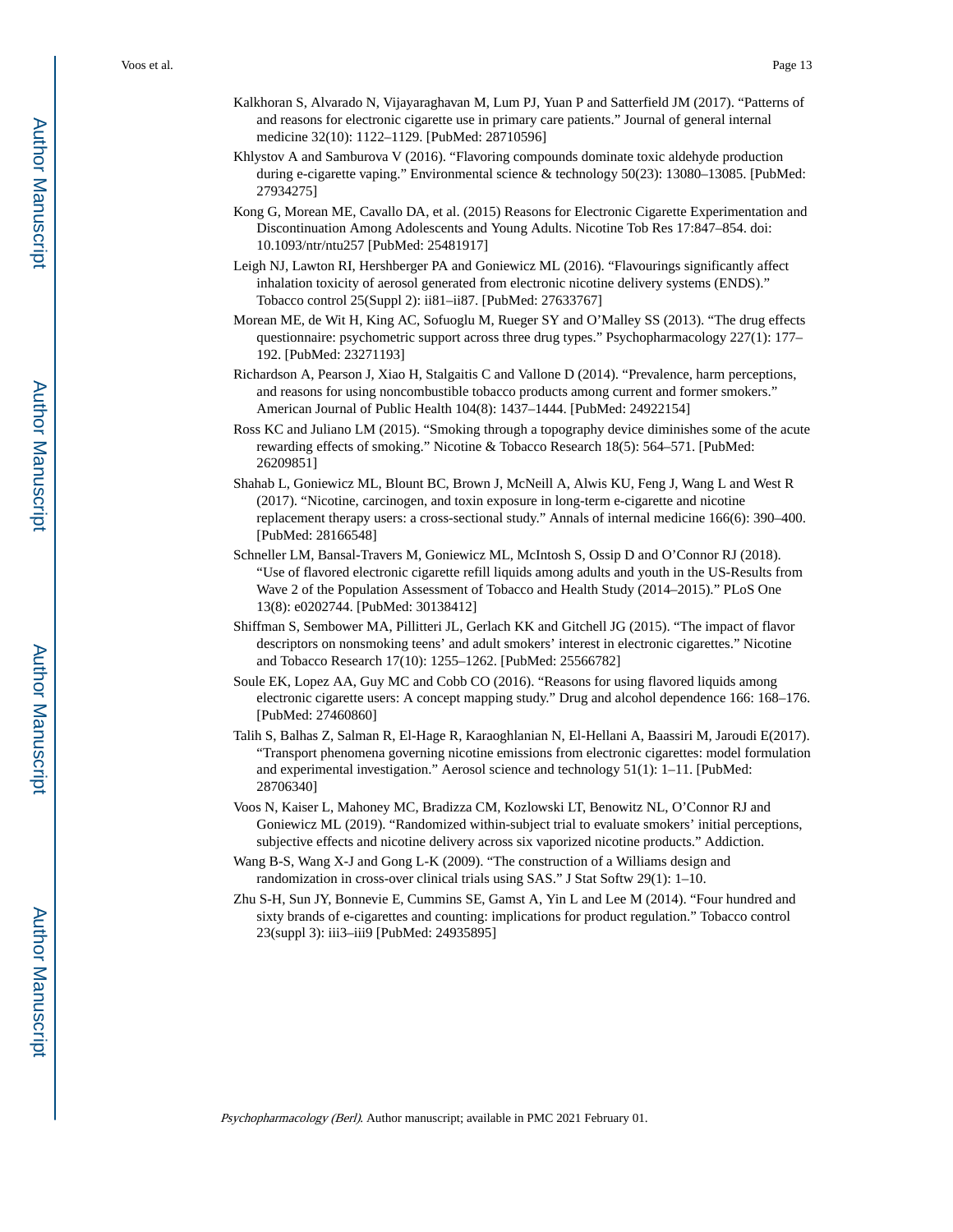

**Figure 1.**  Participant flow chart.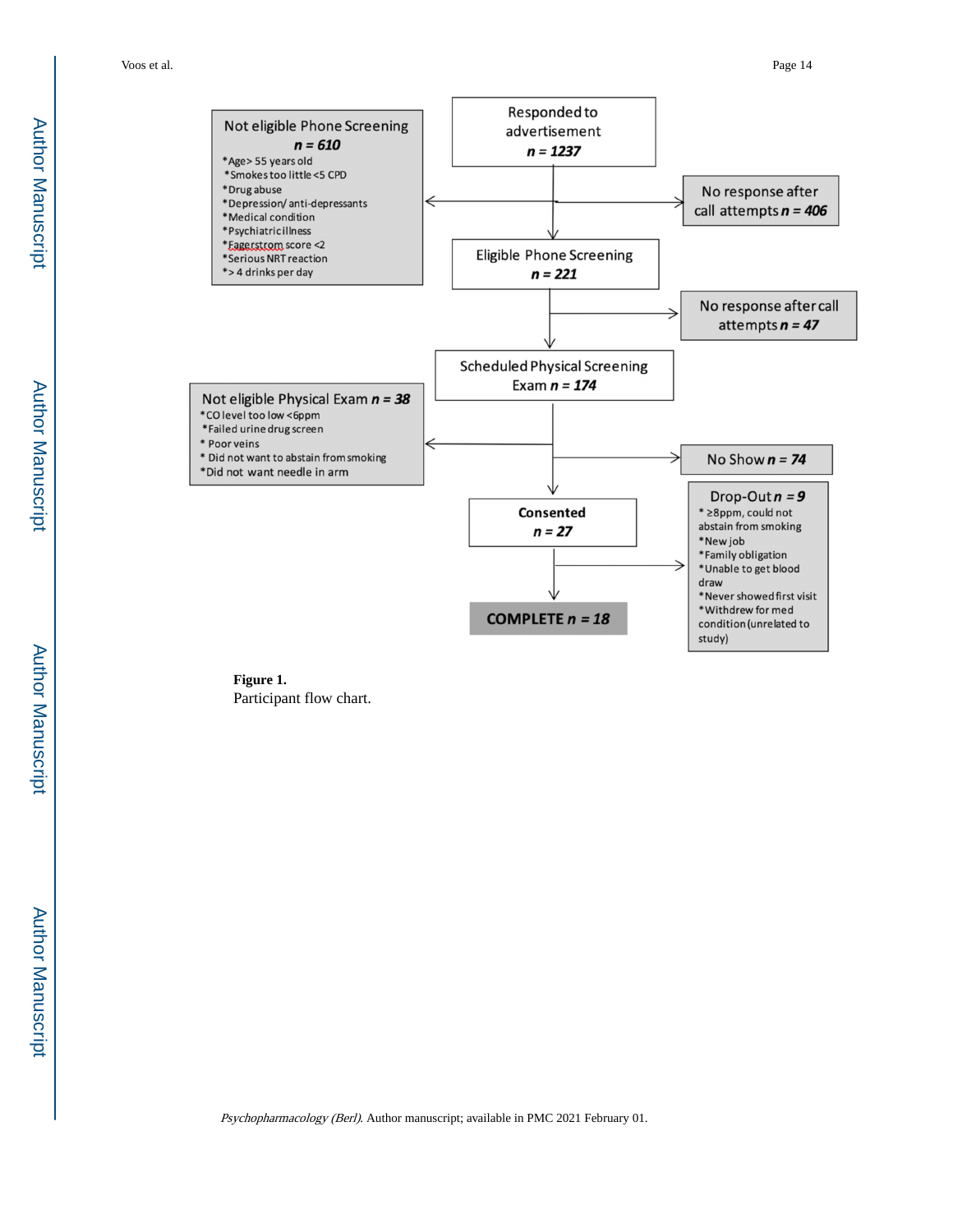Voos et al. Page 15





Changes in plasma nicotine concentration after use of different flavored e-cigarette (nominally 24 mg/ml nicotine concentration) compared to preferred brand tobacco cigarette.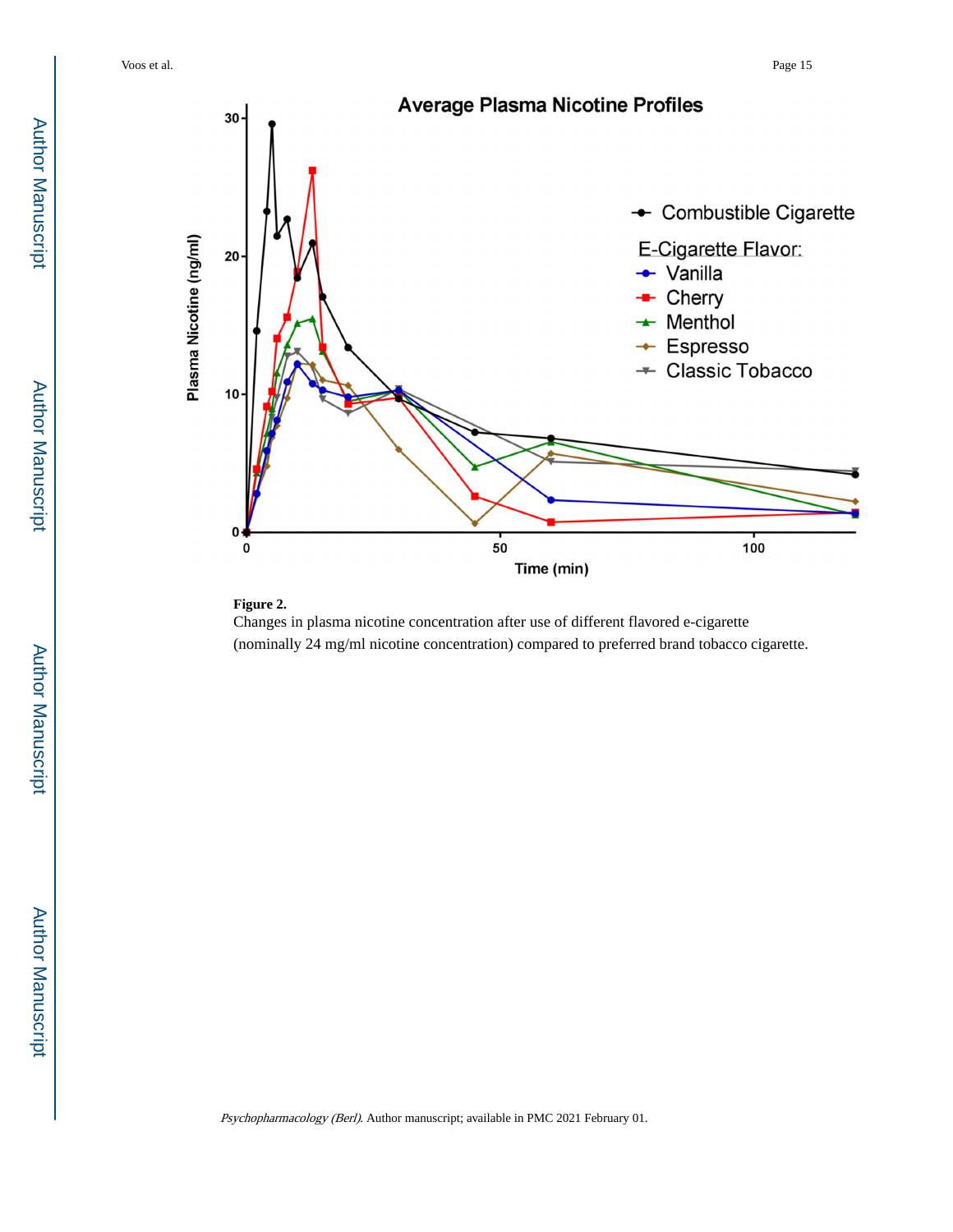

#### **Figure 3.**

Subjective rating of various flavors: (A) Satisfaction with flavors. (B) Enjoyment from using different flavors. (C) Perceived harm of flavors (Left bar indicates average for participants who do not use a mentholated combustible cigarette, right bar indicates average for participants who do use a mentholated combustible cigarette. (D) Taste of different flavor. (E) Difficulty puffing on different flavors.

\*Horizontal bars indicate significant differences between flavors (p<.05, taken from pairwise comparisons when controlling for  $C_{\text{max}}$ )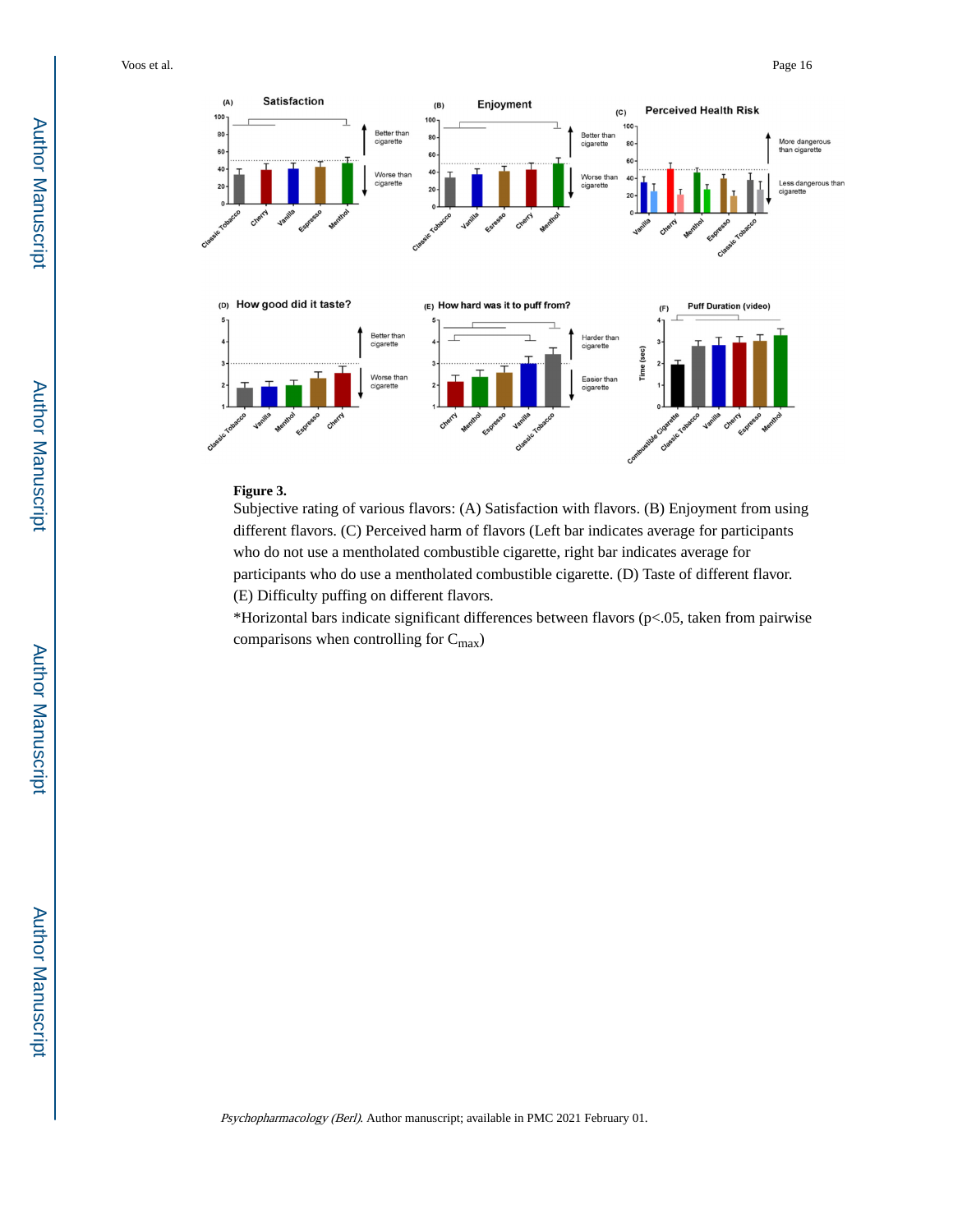Author Manuscript

Author Manuscript

# **Table 1.**

(A) Pharmacokinetic data from 18 smokers who used 5 different flavored e-liquids. Median (IQR). (B) Summary for linear mixed modeling of (A) Pharmacokinetic data from 18 smokers who used 5 different flavored e-liquids. Median (IQR). (B) Summary for linear mixed modeling of pharmacokinetic data and puff topography data. pharmacokinetic data and puff topography data.

| $\widehat{A}$                               |                                    |               |                                          |                            |                                    |                                     |                                          |                                    |                                                  |                                             |                                         |
|---------------------------------------------|------------------------------------|---------------|------------------------------------------|----------------------------|------------------------------------|-------------------------------------|------------------------------------------|------------------------------------|--------------------------------------------------|---------------------------------------------|-----------------------------------------|
| Flavor                                      |                                    |               | Nicotine Content (mg/ml)                 | $\mathbf{H}$               | $C_{\rm max}$ (ng/ml)              | $\rm T_{max}$ (min)                 | $AUC_{0\rightarrow120}$ (ng/ml/min)      | $AUC_{0\rightarrow10}$ (ng/ml/min) |                                                  |                                             |                                         |
| Vanilla                                     |                                    |               | Labeled: 24.0<br>Measured: 29.6          | 8.53                       | 9.73 (10.4)                        | 10.0(3.0)                           | 174.3 (278.5)                            | 50.5 (37.5)                        |                                                  |                                             |                                         |
| Cherry                                      |                                    | Labeled: 24.0 | Measured: 28.3                           | 8.28                       | 21.2 (30.8)                        | 10.0(5.0)                           | 293.0(318.0)                             | 85.2 (106.4)                       |                                                  |                                             |                                         |
| Menthol                                     |                                    | Labeled: 24.0 | Measured: 29.4                           | 9.62                       | 15.2(21.2)                         | 10.0(3.0)                           | 314.4 (415.0)                            | 69.1 (104.0)                       |                                                  |                                             |                                         |
| Espresso                                    |                                    | Labeled: 24.0 | Measured: 28.8                           | 9.38                       | 13.1 (12.5)                        | 10.0(3.0)                           | 285.7 (307.8)                            | 59.7 (64.4)                        |                                                  |                                             |                                         |
| Classic Tobacco                             |                                    |               | Labeled: 24.0<br>Measured: 29.9          | 9.80                       | 12.5(12.5)                         | 10.0(3.0)                           | 172.0 (299.9)                            | 63.9 (62.2)                        |                                                  |                                             |                                         |
| Tobacco Cigarette (reference)               |                                    | ł             |                                          | $\mathord{\mathsf{I}}$     | 29.2 (15.7)                        | 5.0(3.0)                            | 702.6 (612.3)                            | 132.2 (88.6)                       |                                                  |                                             |                                         |
| $\widehat{\mathbf{e}}$                      |                                    |               |                                          |                            |                                    |                                     |                                          |                                    |                                                  |                                             |                                         |
| Predictor                                   |                                    |               |                                          |                            | Outcome                            |                                     |                                          |                                    |                                                  | Outcome                                     |                                         |
|                                             |                                    | Cmax(ln)      |                                          |                            | $AUC_0 \rightarrow_{10} (ln)$      |                                     | $AUC_0 \rightarrow 120$ (ln)             |                                    |                                                  | Puff Duration (ln, Video)                   |                                         |
|                                             | $Model 1 (n=101)$<br>$px^2 = 0000$ |               | $2(n=99)$<br>$px^2=0000$<br><b>Model</b> |                            | $Model 1 (n=101)$<br>$px^2 = 0182$ | Model $2$ ( $n=99$ )<br>$px^2=0109$ | $Model 1 (n=101)$<br>$p > \chi^2 = 0003$ | Model $2(n=99)$<br>$p>\chi^2=0002$ |                                                  | Model $1$ ( $n=105$ )<br>$10001 = \chi < 1$ | Model $2(n=99)$<br>$p > \chi^2 = .0001$ |
| Intercept                                   | Estimate(SE)                       |               | Estimate(SE)                             | Estimate(SE)               |                                    | Estimate(SE)                        | Estimate(SE)                             | Estimate(SE)                       |                                                  | Estimate(SE)                                | Estimate(SE)                            |
|                                             | $3.45(.25)$ ***                    |               | ***<br>3.08(.28)                         | $4.73(.30)$ <sup>***</sup> |                                    | $4.41(.34)$ <sup>***</sup>          | $6.48(.29)$ <sup>***</sup>               | $6.14(.33)$ <sup>***</sup>         |                                                  | $.578(.10)$ ***                             | .266(.17)                               |
| Flavor (Tobacco<br>comparator)<br>Cigarette |                                    |               |                                          |                            |                                    |                                     |                                          |                                    |                                                  |                                             |                                         |
| Vanilla                                     | $-1.03(.29)$ <sup>***</sup>        |               | $-1.18(.31)$ <sup>***</sup>              | $-.641(.37)$               |                                    | $-.735(.39)$                        | $-1.12(.36)$ <sup>**</sup>               | $-1.24(.38)$ <sup>**</sup>         |                                                  | $.343(.11)^{***}$                           | $.415(.12)^{***}$                       |
| Cherry                                      | $-.558(.33)$                       |               | $-.741(.36)$ <sup>*</sup>                | $-.238(.41)$               |                                    | $-.366(.45)$                        | $-1.44(41)$ <sup>***</sup>               | $-1.59(.44)$ <sup>***</sup>        |                                                  | $.409(.12)^{***}$                           | $.506(.13)$ ***                         |
| Menthol                                     | $-944(.30)$ <sup>**</sup>          |               | $-1.05(.35)$ <sup>**</sup>               | $-.673(.38)$               |                                    | $-.684(.44)$                        | $-1.04(.37)$ <sup>**</sup>               | $-1.11(43)$ <sup>*</sup>           |                                                  | $.474(.13)$ <sup>***</sup>                  | $.510(.14)^{***}$                       |
| Espresso                                    | $-1.15(.32)$ <sup>***</sup>        |               | $-1.32(.34)$ <sup>***</sup>              | $-.895(.40)$ <sup>*</sup>  |                                    | $-1.00(.44)$ $*$                    | $-1.33(.39)$ <sup>**</sup>               | $-1.46(.43)$ <sup>**</sup>         |                                                  | $.426(.12)$ <sup>**</sup>                   | $.527(.14)^{***}$                       |
| Tobacco                                     | $-1.08(.29)$ <sup>***</sup>        |               | $-1.23(.31)$ <sup>***</sup>              | $-.634(.37)$               |                                    | $-.739(.39)$                        | $-1.32(.36)$ <sup>***</sup>              | $-1.46(.38)$ <sup>***</sup>        |                                                  | $.364(.11)^{***}$                           | $.446(.13)$ <sup>***</sup>              |
| Duration(ln)<br>Put                         | ł                                  |               | $*$<br>.619(.26)                         | ł                          |                                    | .540(.32)                           | ł                                        | .556(.31)                          | $\mathop{\mathrm{C}_\mathrm{max}}_\mathrm{(1n)}$ | ł                                           | $.095(.04)$ <sup>*</sup>                |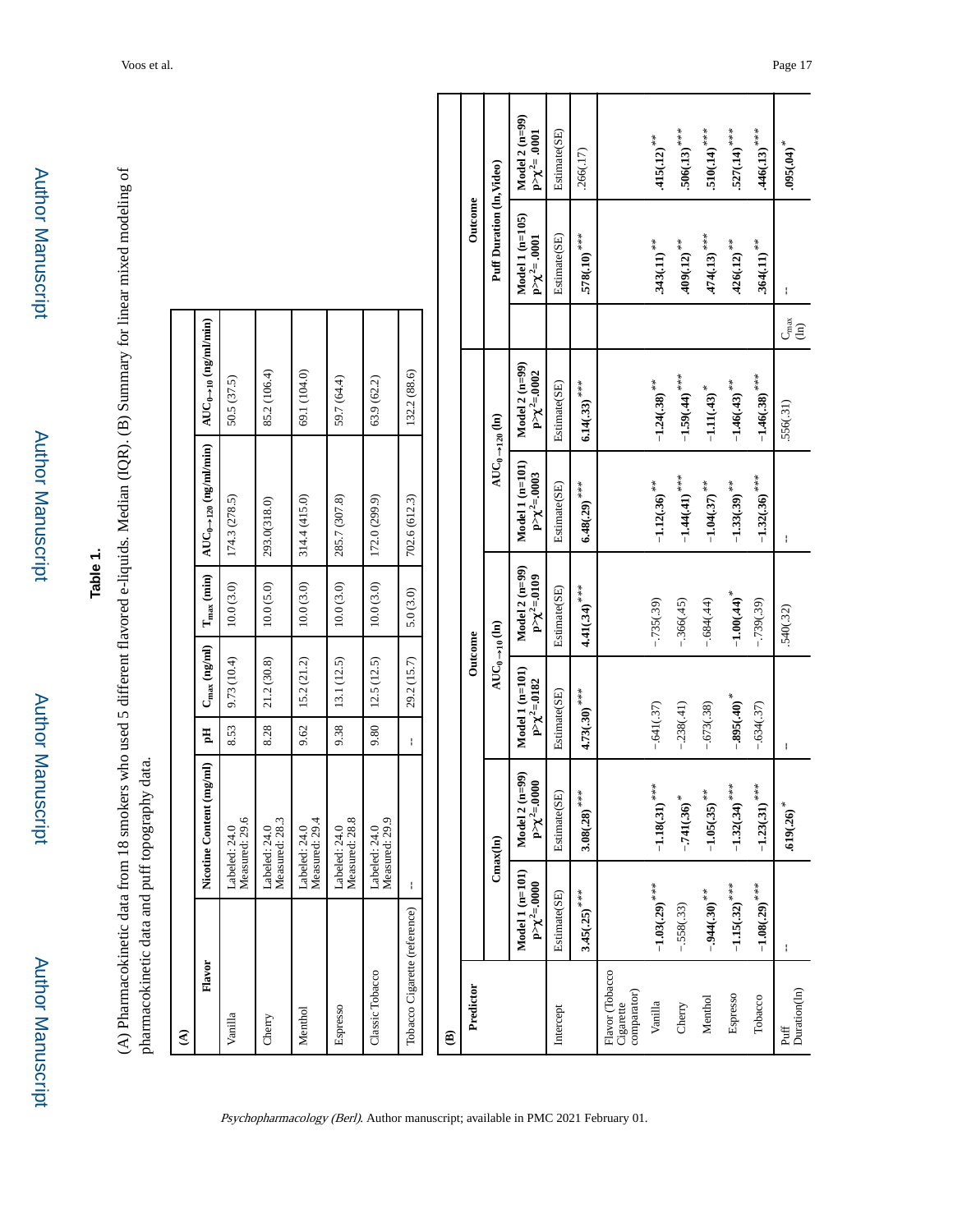| þ. |
|----|
|    |
|    |
|    |
|    |
| l  |
|    |
|    |
|    |
|    |
|    |
|    |
|    |
|    |
|    |
| ı  |
|    |
|    |
|    |
|    |
|    |
|    |
|    |
|    |
|    |
|    |
|    |
|    |
|    |
|    |
|    |
| ٠  |
|    |
|    |
|    |

Author Manuscript

Author Manuscript

|   |           |                               |                                                                         |                        | 072(.03)  | 086(.01)  |
|---|-----------|-------------------------------|-------------------------------------------------------------------------|------------------------|-----------|-----------|
|   | Outcome   | Puff Duration (In, Video)     |                                                                         |                        | 105(.04)  | 083(01)   |
|   |           |                               |                                                                         |                        |           |           |
|   |           |                               |                                                                         |                        | 480(.22)  | 844(.14)  |
|   |           | $AUC_0 \rightarrow 120$ (ln)  | Model 1 (n=101) Model 2 (n=99)<br>p> $\chi^2$ =.0003 p> $\chi^2$ =.0002 |                        | 623(.27)  | 837(.13)  |
|   | Outcome   |                               | Model 1 (n=101) Model 2 (n=99)<br>p> $\chi^2$ =.0182 P> $\chi^2$ =.0109 |                        | 508(.25)  | 884(.15)  |
|   |           | $AUC_0 \rightarrow_{10} (ln)$ |                                                                         |                        | 662(.28)  | 862(.14)  |
|   |           |                               | Model 1 (n=101) Model 2 (n=99)<br>p> $\chi^2$ =.0000 P> $\chi^3$ =.0000 |                        | 387(.18)  | .546(.09) |
|   |           | Cmax(ln)                      |                                                                         |                        | 557(.22)  | 543(.09)  |
| € | Predictor |                               |                                                                         | components<br>Variance | Intercept | Residual  |

Outcome variables are log transformed using the natural log. Model 1 controls for flavor server effects. Model 2 controls for flavor, potential carryover effects, and puff duration or Cmax Outcome variables are log transformed using the natural log. Model 1 controls for flavor and potential carryover effects. Model 2 controls for flavor, potential carryover effects, and puff duration or Cmax (log transformed using the natural log). Bold indicates significant value. (log transformed using the natural log). Bold indicates significant value.

\*p<.05,

 $*$  p<.01,

\*\*\* p<.001. Information criteria (AIC, BIC) for each model can be found in the supplemental material Tables 6 to 13. Information criteria (AIC, BIC) for each model can be found in the supplemental material Tables 6 to 13.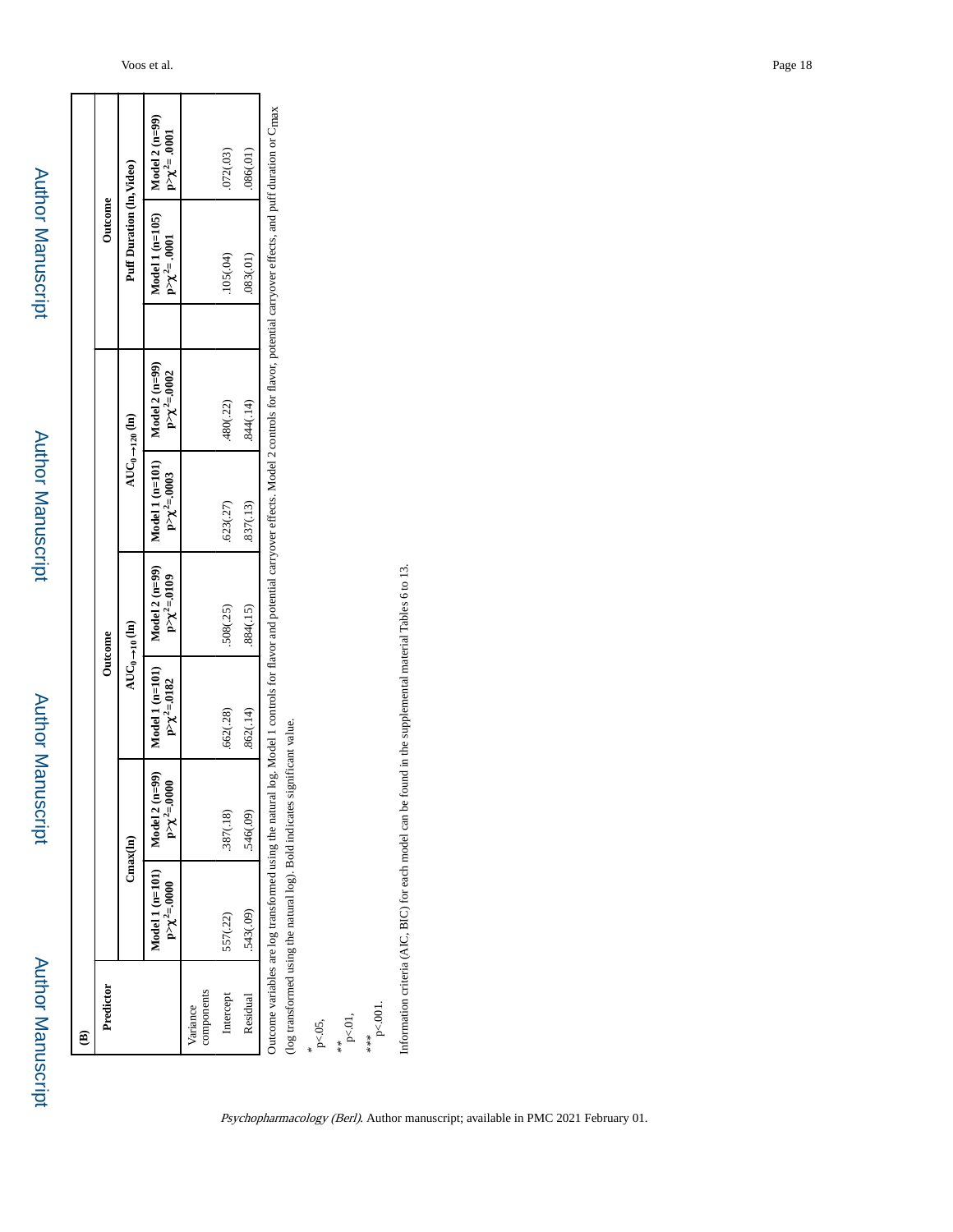| ì |
|---|
| i |
| í |
|   |
|   |
|   |
| ٦ |
|   |
|   |
|   |
|   |
|   |
|   |
|   |
|   |
| ٠ |

# **Table 2.**

Summary for linear mixed modeling of subjective ratings of different flavors. Summary for linear mixed modeling of subjective ratings of different flavors.

| Predictor                        |                                       |                                       |                                       |                                       |                                       | Outcome                                 |                                                                                                                                                                                                                              |                                                           |                                                           |                                       |
|----------------------------------|---------------------------------------|---------------------------------------|---------------------------------------|---------------------------------------|---------------------------------------|-----------------------------------------|------------------------------------------------------------------------------------------------------------------------------------------------------------------------------------------------------------------------------|-----------------------------------------------------------|-----------------------------------------------------------|---------------------------------------|
|                                  |                                       | Satisfaction                          | Enjoyment                             |                                       |                                       | <b>Perceived Health Risk</b>            |                                                                                                                                                                                                                              | How good flavor tasted                                    | How hard flavor was to puff<br>from                       |                                       |
|                                  | $px^2 = .4044$<br>Model 1<br>$(n=90)$ | $px^2 = .0106$<br>Model 2<br>$(n=84)$ | $px^2 = .3327$<br>Model 1<br>$(n=89)$ | $px^2 = .0032$<br>Model 2<br>$(n=83)$ | $px^2 = .5800$<br>Model 1<br>$(m=90)$ | $px^2 = .6369$<br>Model 2<br>$(n = 84)$ | $px^2 = .0483$<br>Model 1<br>$(n=90)$                                                                                                                                                                                        | $\mathrm{P} \times \chi^2 = .0007$<br>Model 2<br>$(n=84)$ | $\mathrm{P} \times \chi^2 = .0207$<br>Model 1<br>$(n=89)$ | $px^2 = .1235$<br>Model 2<br>$(n=83)$ |
| Intercept                        | Estimate(SE)                          | Estimate(SE)                          | Estimate(SE)                          | Estimate(SE)                          | Estimate(SE)                          | Estimate(SE)                            | Estimate(SE)                                                                                                                                                                                                                 | Estimate(SE)                                              | Estimate(SE)                                              | Estimate(SE)                          |
|                                  | $33.4(7.6)$ <sup>***</sup>            | 11.9(10.5)                            | $32.4(7.7)$ <sup>***</sup>            | 10.2(10.3)                            | $25.5(6.5)$ <sup>***</sup>            | $34.3(9.2)$ <sup>***</sup>              | $1.56(.31)$ <sup>***</sup>                                                                                                                                                                                                   | .713(.42)                                                 | $3.58(.38)$ <sup>***</sup>                                | $3.35(.55)$ <sup>***</sup>            |
| comparator)<br>Tobacco<br>Flavor |                                       |                                       |                                       |                                       |                                       |                                         |                                                                                                                                                                                                                              |                                                           |                                                           |                                       |
| Vanilla                          | 6.82(6.3)                             | 5.94(5.9)                             | 3.18(6.9)                             | 1.93(6.4)                             | $-1.98(6.0)$                          | $-2.34(6.3)$                            | .040(.31)                                                                                                                                                                                                                    | $-.036(.30)$                                              | $-.470(.37)$                                              | $-.473(.38)$                          |
| Cherry                           | 383(6.7)                              | $-2.85(6.8)$                          | 4.73(7.2)                             | 3.07(7.2)                             | 2.56(6.4)                             | 6.51(7.2)                               | 425(.33)                                                                                                                                                                                                                     | 499(.34)                                                  | $-1.47(.40)$ <sup>***</sup>                               | $-1.43(.43)$ <sup>**</sup>            |
| Menthol                          | $12.8(6.5)$ <sup>*</sup>              | $15.1(6.1)$ <sup>*</sup>              | $16.6(6.9)$ <sup>*</sup>              | $18.7(6.5)$ <sup>**</sup>             | 5.29(6.1)                             | 3.15(6.5)                               | .057(.31)                                                                                                                                                                                                                    | .036(.31)                                                 | $-0.98(0.38)$ <sup>**</sup>                               | $-0.92(.39)$ <sup>*</sup>             |
| <b>Espresso</b>                  | 5.37(6.7)                             | 5.58(6.3)                             | 4.21(7.1)                             | 4.90(6.7)                             | $-3.91(6.3)$                          | $-3.45(6.7)$                            | 275(.32)                                                                                                                                                                                                                     | 421(.32)                                                  | $-1.05(.40)$ <sup>**</sup>                                | $-0.94(0.41)$                         |
| $C_{\rm max}$ (ln)               | ł                                     | $8.74(3.19)$ <sup>**</sup>            |                                       | $9.01(3.2)$ <sup>**</sup>             | ł                                     | $-3.52(2.8)$                            | ŧ                                                                                                                                                                                                                            | $.347(.13)$ <sup>**</sup>                                 | ŧ                                                         | 087(.17)                              |
| Random<br>Effects                |                                       |                                       |                                       |                                       |                                       |                                         |                                                                                                                                                                                                                              |                                                           |                                                           |                                       |
| Intercept                        | 440(176)                              | 463(183)                              | 371(156)                              | 323(140)                              | 208(93.9)                             | 166(85.3)                               | .368(.19)                                                                                                                                                                                                                    | .305(.16)                                                 | .462(.25)                                                 | 568(.30)                              |
| Residual                         | 350(62.4)                             | 290(54.6)                             | 402(72.2)                             | 332(63.3)                             | 316(56.3)                             | 334(62.7)                               | 824(.15)                                                                                                                                                                                                                     | 748(.14)                                                  | 1.22(.22)                                                 | 1.19(0.23)                            |
|                                  |                                       |                                       |                                       |                                       |                                       |                                         | Model 1 controls for flavor and potential carryover effects. Model 2 controls for flavor, potential carryover effects, and C <sub>rnax</sub> (log transformed using the natural log. Outcome variables are not log adjusted. |                                                           |                                                           |                                       |

Bold indicates significant value. Bold indicates significant value.

\*<br>p<.05,

 $_{\rm p<.01,}^{\ast\ast}$ 

\*\*\* p<.001. Information criteria (AIC, BIC) for each model can be found in the supplemental material Tables 14 to 23. Information criteria (AIC, BIC) for each model can be found in the supplemental material Tables 14 to 23.

г